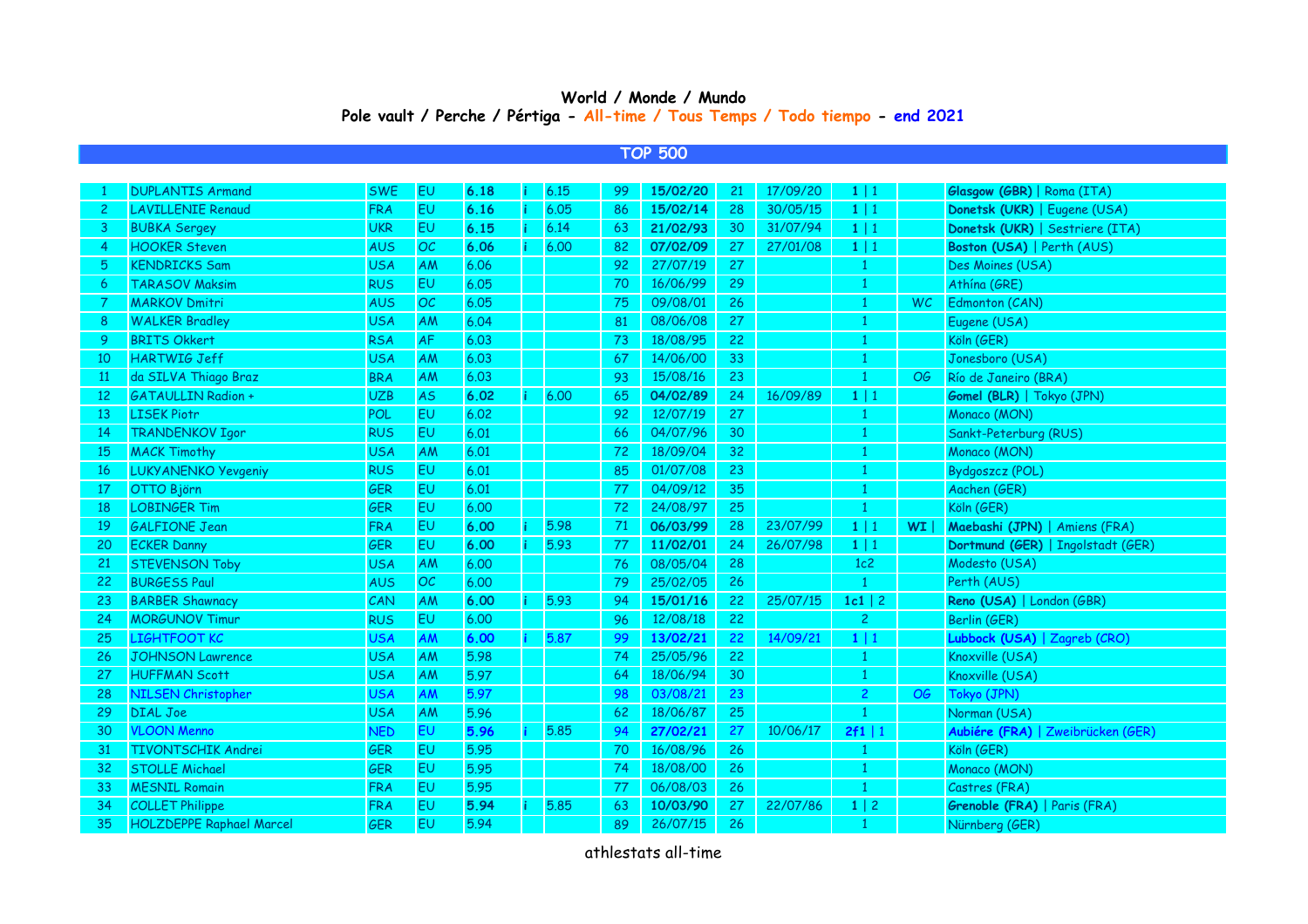| 36 | <b>OLSON Billy</b>         | <b>USA</b> | AM        | 5.93 | 5.80 | 58 | 08/02/86 | 28              | 11/04/87 | $1 \mid 1$     |           | Rutherford (USA)   Dallas (USA)         |
|----|----------------------------|------------|-----------|------|------|----|----------|-----------------|----------|----------------|-----------|-----------------------------------------|
| 37 | <b>HARVEY Tye</b>          | <b>USA</b> | AM        | 5.93 | 5.80 | 74 | 03/03/01 | 27              | 09/07/00 | 2 1            |           | Atlanta (USA)   Jonesboro (USA)         |
| 38 | <b>AVERBUKH Aleksandr</b>  | <b>ISR</b> | <b>AS</b> | 5.93 |      | 74 | 19/07/03 | 29              |          | $\mathbf{1}$   |           | Madrid (ESP)                            |
| 39 | <b>WOJCIECHOWSKI Pawel</b> | <b>POL</b> | EU        | 5.93 |      | 89 | 06/07/17 | 28              |          | $\overline{c}$ |           | Lausanne (SUI)                          |
| 40 | <b>OBIENA Ernest John</b>  | PHI        | <b>AS</b> | 5.93 |      | 95 | 11/09/21 | 26              |          |                |           | Innsbruck (AUT)                         |
| 41 | <b>BAGYULA István</b>      | <b>HUN</b> | EU        | 5.92 |      | 69 | 05/07/91 | 22              |          | 1              |           | Linz (AUT)                              |
| 42 | POTAPOVICH Igor            | KAZ        | <b>AS</b> | 5.92 |      | 67 | 13/06/92 | 25 <sub>2</sub> |          | $\overline{c}$ |           | Dijon (FRA)                             |
| 43 | <b>STARKEY Dean</b>        | <b>USA</b> | AM        | 5.92 |      | 67 | 21/05/94 | 27              |          | $\mathbf{1}$   |           | São Paulo (BRA)                         |
| 44 | <b>VIGNERON Thierry</b>    | <b>FRA</b> | EU        | 5.91 |      | 60 | 31/08/84 | 24              |          | $\overline{c}$ |           | Roma (ITA)                              |
| 45 | <b>RYZHENKOV Viktor</b>    | <b>UZB</b> | <b>AS</b> | 5.91 | 5.80 | 66 | 15/03/91 | 25              | 24/06/90 | 2 1            |           | San Sebastián (ESP)   Rostock (GER)     |
| 46 | <b>BOTHA Rigan</b>         | <b>RSA</b> | <b>AF</b> | 5.91 |      | 70 | 02/04/97 | 27              |          | $\mathbf{1}$   |           | Pretoria (RSA)                          |
| 47 | <b>MOHR Malte</b>          | GER        | <b>EU</b> | 5.91 |      | 86 | 22/06/12 | 26              |          | $\mathbf{1}$   |           | Ingolstadt (GER)                        |
| 48 | FILIPPÍDIS Konstadínos     | <b>GRE</b> | EU        | 5.91 |      | 86 | 04/07/15 | 29              |          | $\mathbf{1}$   |           | Paris Saint-Denis (FRA)                 |
| 49 | <b>QUINON Pierre</b>       | <b>FRA</b> | EU.       | 5.90 |      | 62 | 16/07/85 | 23              |          | $\overline{2}$ |           | Nice (FRA)                              |
| 50 | <b>SALBERT Ferenc</b>      | <b>FRA</b> | EU        | 5.90 | 5.80 | 60 | 14/03/87 | 27              | 04/06/87 | $\vert$ 1      |           | Grenoble (FRA)   Dreux (FRA)            |
| 51 | <b>CHMARA Miroslaw</b>     | POL        | <b>EU</b> | 5.90 |      | 64 | 27/06/88 | 24              |          | $\mathbf{1}$   |           | Villeneuve d'Ascq (FRA)                 |
| 52 | PETUSHINSKIY Denis         | <b>RUS</b> | <b>EU</b> | 5.90 |      | 67 | 13/06/93 | 26              |          | $\mathbf{1}$   |           | Moskva (RUS)                            |
| 53 | <b>YEGOROV Grigoriy</b>    | <b>KAZ</b> | <b>AS</b> | 5.90 |      | 67 | 19/08/93 | 26              |          | $\overline{2}$ | <b>WC</b> | Stuttgart (GER)                         |
| 54 | <b>BOCHKARYOV Pyotr</b>    | <b>RUS</b> | <b>EU</b> | 5.90 | 5.86 | 67 | 12/03/94 | 27 <sub>2</sub> | 02/08/96 | 5              |           | OG Paris (FRA)   Atlanta (USA)          |
| 55 | <b>DAVIS Jacob</b>         | <b>USA</b> | AM        | 5.90 |      | 78 | 04/04/98 | 20              |          | $\mathbf{1}$   |           | Austin (USA)                            |
| 56 | <b>CHISTYAKOV Viktor</b>   | <b>AUS</b> | OC        | 5.90 |      | 75 | 15/07/99 | 24              |          | $\mathbf{1}$   |           | Salamanca (ESP)                         |
| 57 | <b>GERASIMOV Pavel</b>     | <b>RUS</b> | <b>EU</b> | 5.90 |      | 79 | 12/08/00 | 21              |          | $\mathbf{1}$   |           | Rüdlingen (SUI)                         |
| 58 | <b>HYSONG Nick</b>         | <b>USA</b> | AM        | 5.90 |      | 71 | 29/09/00 | 29              |          | $\mathbf{1}$   | OG        | Sydney (AUS)                            |
| 59 | <b>GIBILISCO Giuseppe</b>  | <b>ITA</b> | <b>EU</b> | 5.90 |      | 79 | 28/08/03 | 24              |          | $\mathbf{1}$   | <b>WC</b> | Paris Saint-Denis (FRA)                 |
| 60 | <b>PAVLOV Igor</b>         | <b>RUS</b> | <b>EU</b> | 5.90 | 5.81 | 79 | 05/03/05 | 26 <sub>2</sub> | 01/09/07 | $1 \mid 4$     |           | WC Madrid (ESP)   Osaka (JPN)           |
| 61 | <b>BORGES Lázaro</b>       | CUB        | AM        | 5.90 |      | 86 | 29/08/11 | 25              |          | $\overline{c}$ | <b>WC</b> | Daegu (KOR)                             |
| 62 | <b>STARODUBTSEV Dmitry</b> | <b>RUS</b> | EU        | 5.90 | 5.75 | 86 | 29/12/11 | 25              | 19/07/08 | 1 2            |           | Chelyabinsk (RUS)   Kazan (RUS)         |
| 63 | <b>WOOTEN Jacob</b>        | <b>USA</b> | AM        | 5.90 |      | 97 | 22/02/20 | 23              |          | $\mathbf{1}$   |           | Cd. México (MEX)                        |
| 64 | <b>LUDWIG Matthew</b>      | <b>USA</b> | AM        | 5.90 |      | 96 | 22/02/20 | 24              |          | $\overline{2}$ |           | Cd. México (MEX)                        |
| 65 | <b>TARPENNING Kory</b>     | <b>USA</b> | <b>AM</b> | 5.89 |      | 62 | 21/07/88 | 26              |          | $\mathbf{1}$   |           | Indianapolis (USA)                      |
| 66 | <b>MAZURYK Maksym</b>      | <b>UKR</b> | <b>EU</b> | 5.88 | 5.82 | 83 | 12/02/11 | 28              | 06/06/08 | 2 1            |           | Donetsk (UKR)   Yalta (UKR)             |
| 67 | <b>MÉNALDO Kévin</b>       | <b>FRA</b> | <b>EU</b> | 5.88 | 5.83 | 92 | 25/02/18 | 26              | 28/05/17 | $\overline{7}$ |           | Clermont-Ferrand (FRA)   Forbach (FRA)  |
| 68 | <b>CHAPELLE Axel</b>       | <b>FRA</b> | EU        | 5.88 | 5.72 | 95 | 25/02/18 | 23              | 21/07/17 | 4   4          |           | Clermont-Ferrand (FRA)   Monaco (MON)   |
| 69 | <b>IRWIN Andrew</b>        | <b>USA</b> | AM        | 5.88 | 5.80 | 93 | 08/02/19 | 26              | 12/04/19 | $1 \mid 1$     |           | Fayetteville (USA)   Fayetteville (USA) |
| 70 | <b>BELL Earl</b>           | <b>USA</b> | AM        | 5.87 |      | 55 | 14/05/88 | 33              |          | $\mathbf{1}$   |           | Jonesboro (USA)                         |
| 71 | <b>JANSON Oscar</b>        | <b>SWE</b> | EU        | 5.87 |      | 75 | 29/06/03 | 28              |          | $\mathbf{1}$   |           | Somero (FIN)                            |
| 72 | <b>MARSCHALL Kurtis</b>    | <b>AUS</b> | OC        | 5.87 | 5.82 | 97 | 24/02/19 | 22              | 14/09/21 | 3 3            |           | Clermont-Ferrand (FRA)   Zagreb (CRO)   |
| 73 | <b>BUBKA Vasiliy</b>       | <b>UKR</b> | EU        | 5.86 |      | 60 | 16/07/88 | 28              |          | $\mathbf{1}$   |           | Chelyabinsk (RUS)                       |
| 74 | <b>PAYNE Bill</b>          | <b>USA</b> | AM        | 5.86 |      | 67 | 19/05/91 | 24              |          | $\mathbf{1}$   |           | Houston (USA)                           |
| 75 | <b>BUKREYEV Valeriy</b>    | <b>EST</b> | EU        | 5.86 |      | 64 | 03/07/94 | 30              |          | $\mathbf{1}$   |           | Somero (FIN)                            |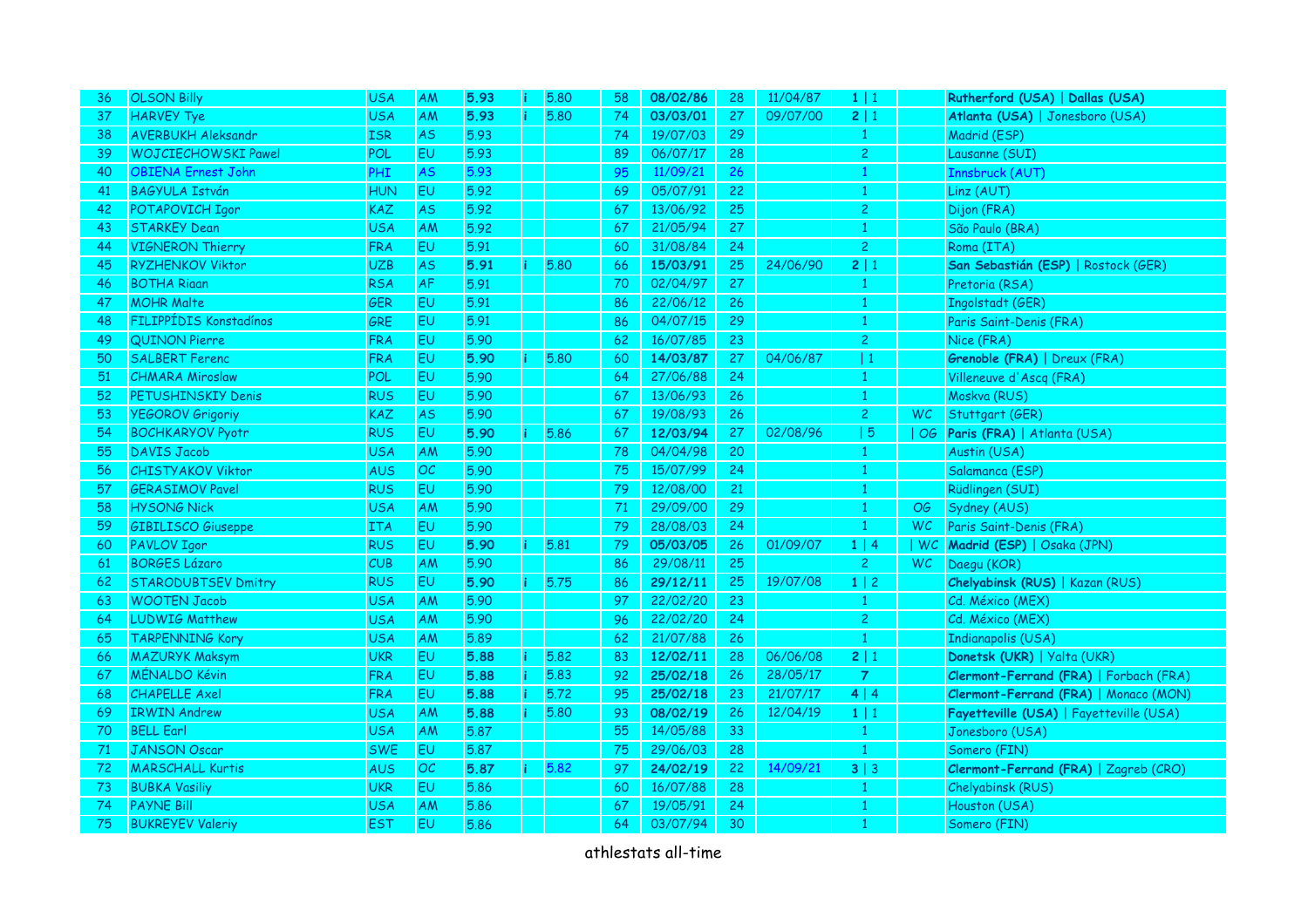| 76  | <b>BURLACHENKO Pavel</b>     | <b>RUS</b> | EU        | 5.86 |    |      | 76 | 23/03/01 | 25              |          | $\mathbf{1}$   |     | Pretoria (RSA)                      |
|-----|------------------------------|------------|-----------|------|----|------|----|----------|-----------------|----------|----------------|-----|-------------------------------------|
| 77  | <b>BLECH Torben</b>          | <b>GER</b> | <b>EU</b> | 5.86 |    | 5.80 | 95 | 31/01/21 | 26              | 24/07/19 | 2 1            |     | Düsseldorf (GER)   Leverkusen (GER) |
| 78  | <b>VOLKOV Konstantin</b>     | <b>RUS</b> | <b>EU</b> | 5.85 |    |      | 60 | 22/06/84 | 24              |          | -1             |     | Kyiv (UKR)                          |
| 79  | <b>MANSON Pat</b>            | <b>USA</b> | AM        | 5.85 |    |      | 67 | 15/09/94 | 27              |          | $\overline{c}$ |     | Tokyo (JPN)                         |
| 80  | <b>ANDJI Alain</b>           | <b>FRA</b> | <b>EU</b> | 5.85 |    |      | 74 | 18/05/97 | 23              |          |                |     | Bonneuil-sur-Marne (FRA)            |
| 81  | <b>SMIRY AGIN Yevgeniy</b>   | <b>RUS</b> | EU        | 5.85 |    |      | 76 | 12/06/97 | 21              |          | -1             |     | Turku (FIN)                         |
| 82  | STROGALYOV Vadim             | <b>RUS</b> | <b>EU</b> | 5.85 |    |      | 75 | 27/05/98 | 23              |          | -1             |     | Chania (GRE)                        |
| 83  | SPIEGELBURG Richard          | GER        | EU        | 5.85 |    |      | 77 | 30/06/01 | 24              |          |                |     | Stuttgart (GER)                     |
| 84  | <b>BÖRGELING Lars</b>        | GER        | EU        | 5.85 |    |      | 79 | 27/07/02 | 23              |          |                |     | Leverkusen (GER)                    |
| 85  | <b>KRISTIANSSON Patrik</b>   | <b>SWE</b> | EU        | 5.85 |    |      | 77 | 23/08/02 | 25              |          | $\overline{1}$ |     | Helsinki (FIN)                      |
| 86  | MILES Derek *                | <b>USA</b> | <b>AM</b> | 5.85 |    | 5.82 | 72 | 12/02/05 | 33              | 18/06/01 | 1 1            |     | Donetsk (UKR)   Jonesboro (USA)     |
| 87  | <b>YURCHENKO Denys</b>       | <b>UKR</b> | EU        | 5.85 |    | 5.83 | 78 | 05/03/05 | 27              | 03/07/08 | 2 1            |     | Madrid (ESP)   Kyiv (UKR)           |
| 88  | <b>RYLAND Daniel</b>         | <b>USA</b> | AM        | 5.85 |    |      | 79 | 24/07/05 | 26              |          | $\mathbf{1}$   |     | Jonesboro (USA)                     |
| 89  | <b>MICHALSKI Lukasz</b>      | POL        | EU.       | 5.85 |    |      | 88 | 29/08/11 | 23              |          | 4              | WC. | Daegu (KOR)                         |
| 90  | <b>GRIPICH Aleksandr</b>     | <b>RUS</b> | EU.       | 5.85 |    | 5.75 | 86 | 07/03/15 | 29              | 22/08/09 | 2 5            |     | WC Praha (CZE)   Berlin (GER)       |
| 91  | <b>COPPELL Harry</b>         | GBR        | <b>EU</b> | 5.85 |    |      | 96 | 04/09/20 | 24              |          | $\overline{1}$ |     | Manchester (GBR)                    |
| 92  | <b>TULLY Mike</b>            | <b>USA</b> | AM        | 5.84 |    |      | 56 | 01/05/88 | 32 <sub>2</sub> |          | $\mathbf{1}$   |     | Irvine (USA)                        |
| 93  | YEREMENKO Ruslan *           | <b>UKR</b> | <b>EU</b> | 5.84 |    | 5.70 | 78 | 29/01/05 | 27              | 02/07/01 | 1 1            |     | Stuttgart (GER)   Kyiv (UKR)        |
| 94  | <b>LEHTONEN Jani</b>         | FIN        | <b>EU</b> | 5.83 | Ť. | 5.82 | 68 | 08/03/94 | 26              | 26/06/93 | 1 1            |     | Stockholm (SWE)   Kuortane (FIN)    |
| 95  | <b>SAWANO Daichi</b>         | <b>JPN</b> | <b>AS</b> | 5.83 |    |      | 80 | 03/05/05 | 25              |          | $\mathbf{1}$   |     | Shizuoka (JPN)                      |
| 96  | <b>SCHULZE Fabian</b>        | GER        | EU        | 5.83 |    | 5.81 | 84 | 03/02/07 | 23              | 08/07/06 | 2 1            |     | Stuttgart (GER)   Ingolstadt (GER)  |
| 97  | <b>CUTTS Luke</b>            | GBR        | EU        | 5.83 |    | 5.70 | 88 | 25/01/14 | 26              | 27/07/13 | $2c1$   4      |     | Rouen (FRA)   London (GBR)          |
| 98  | <b>HOLLIS Mark</b>           | <b>USA</b> | AM        | 5.83 |    |      | 84 | 19/08/14 | 30              |          | $\mathbf{1}$   |     | Landau (GER)                        |
| 99  | KUDLIČKA Jan                 | CZE        | EU        | 5.83 |    |      | 88 | 22/06/16 | 28              |          | $\mathbf{1}$   |     | Praha (CZE)                         |
| 100 | <b>HOUSTON Scott</b>         | <b>USA</b> | AM        | 5.83 |    | 5.78 | 90 | 17/02/18 | 28              | 21/07/17 | $1 \mid 1$     |     | Albuquerque (USA)   Charlotte (USA) |
| 101 | <b>WALSH Cole</b>            | <b>USA</b> | AM        | 5.83 |    |      | 95 | 29/08/19 | 24              |          | 3              |     | Zürich (SUI)                        |
| 102 | <b>KRUPSKIY Aleksandr</b>    | <b>RUS</b> | <b>EU</b> | 5.82 |    |      | 60 | 20/08/84 | 24              |          | $\mathbf{1}$   |     | <b>Budapest (HUN)</b>               |
| 103 | <b>PARNOV Aleksandr</b>      | <b>UZB</b> | <b>AS</b> | 5.82 |    |      | 59 | 21/08/85 | 26              |          | -1             |     | Sumgait (AZE)                       |
| 104 | <b>BRIGHT Tim</b>            | <b>USA</b> | <b>AM</b> | 5.82 |    |      | 60 | 10/07/90 | 30              |          | $\overline{1}$ |     | Nice (FRA)                          |
| 105 | <b>LANARO Giovanni</b>       | <b>MEX</b> | AM        | 5.82 |    |      | 81 | 15/04/07 | 26              |          | 1c2            |     | Walnut (USA)                        |
| 106 | <b>BUKHALOV Spas</b>         | <b>BUL</b> | <b>EU</b> | 5.82 |    |      | 80 | 02/06/07 | 27              |          | 1              |     | Sofia (BUL)                         |
| 107 | <b>PAULI Jacob</b>           | <b>USA</b> | AM        | 5.82 |    |      | 79 | 15/06/07 | 28              |          | $\mathbf{1}$   |     | Cedar Falls (USA)                   |
| 108 | <b>SCOTT Jeremy</b>          | <b>USA</b> | AM        | 5.82 |    | 5.75 | 81 | 14/06/09 | 28              | 27/06/09 | $1 \mid 2 =$   |     | Jonesboro (USA)   Eugene (USA)      |
| 109 | <b>CZERWIŃSKI Przemysław</b> | POL        | EU        | 5.82 |    | 5.80 | 83 | 06/03/10 | 27              | 24/06/06 | $1 \mid 2$     |     | Donetsk (UKR)   Zhukovskiy (RUS)    |
| 110 | <b>LEWIS Steven</b>          | GBR        | EU        | 5.82 |    |      | 86 | 21/07/12 | 26              |          |                |     | Szczecin (POL)                      |
| 111 | <b>BALNER Michal</b>         | CZE        | <b>EU</b> | 5.82 |    |      | 82 | 24/06/15 | 33              |          | $\overline{a}$ |     | Baku (AZE)                          |
| 112 | <b>XUE Changrui</b>          | CHN        | <b>AS</b> | 5.82 |    |      | 91 | 08/08/17 | 26              |          | 4              | WC. | London (GBR)                        |
| 113 | SVÄRD JACOBSSON Melker       | <b>SWE</b> | EU        | 5.82 | ÷  | 5.71 | 94 | 10/02/19 | 25              | 11/08/19 | $1 \mid 2$     |     | Rud (SWE)   Bydgoszcz (POL)         |
| 114 | <b>LAVILLENIE Valentin</b>   | <b>FRA</b> | EU        | 5.82 |    |      | 91 | 12/07/19 | 28              |          | $\overline{7}$ |     | Monaco (MON)                        |
| 115 | de OLIVEIRA Augusto          | <b>BRA</b> | AM        | 5.82 |    |      | 90 | 22/06/13 | 23              |          | $\mathbf{1}$   |     | Hof (GER)                           |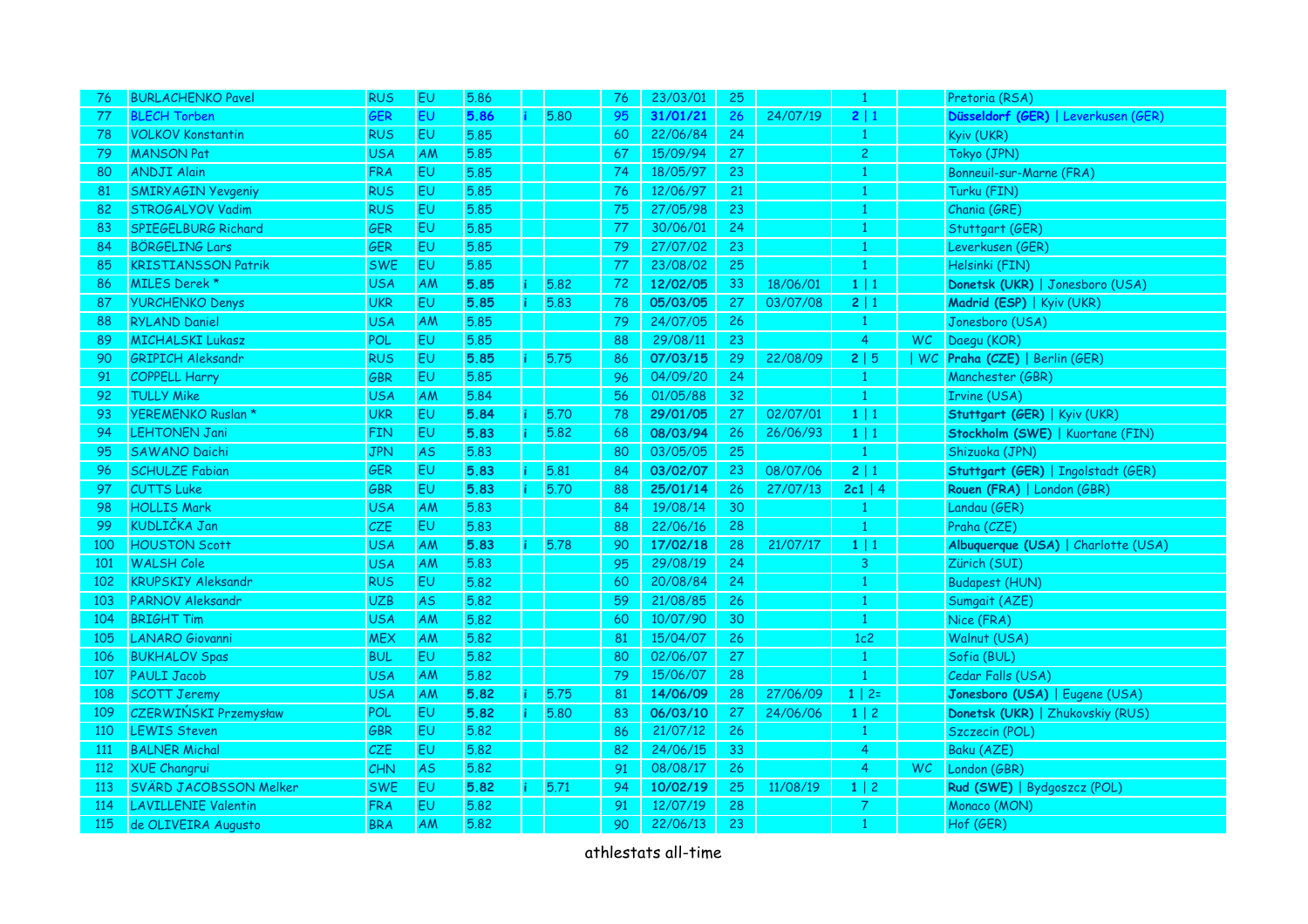| <b>116</b> | <b>PATER Kyle</b>             | <b>USA</b> | AM        | 5.82 | 5.73 | 94  | 18/01/20 | 26 | 08/06/19 | $1 \mid 1$     | Colorado Springs (USA)   Highlands Ranch |
|------------|-------------------------------|------------|-----------|------|------|-----|----------|----|----------|----------------|------------------------------------------|
| -117       | <b>WYATT Audie</b>            | <b>USA</b> | <b>AM</b> | 5.82 |      | 96  | 22/02/20 | 24 |          | 3              | Cd. México (MEX)                         |
| 118        | <b>STECCHI Claudio Michel</b> | <b>ITA</b> | <b>EU</b> | 5.82 |      | 91  | 08/09/20 | 29 |          | 1              | Chiari (ITA)                             |
| 119        | <b>POLYAKOV Vladimir</b>      | <b>RUS</b> | <b>EU</b> | 5.81 |      | 60  | 26/06/81 | 21 |          | $\mathbf{1}$   | Tbilisi (GEO)                            |
| 120        | <b>KOLASA Marian</b>          | POL        | EU        | 5.81 | 5.80 | 59  | 13/02/86 | 27 | 01/09/85 | $1 \mid 1$     | Praha (CZE)   Kamp-Lintfort (GER)        |
| 121        | <b>HOLLOWAY Mike</b>          | <b>USA</b> | AM        | 5.81 |      | 69  | 01/06/96 | 27 |          | 1c1            | San José (USA)                           |
| 122        | <b>MIRANDA Montxu</b>         | <b>ESP</b> | <b>EU</b> | 5.81 |      | 76  | 02/09/00 | 24 |          | $\mathbf{1}$   | Barcelona (ESP)                          |
| 123        | <b>BULLER Russ</b>            | <b>USA</b> | AM        | 5.81 |      | 78  | 22/04/01 | 23 |          | $\overline{3}$ | Walnut (USA)                             |
| 124        | <b>BUCKFIELD Nick</b>         | GBR        | <b>EU</b> | 5.81 | 5.80 | 73  | 08/02/02 | 29 | 27/05/98 | $1 \mid 3$     | Bad Segeberg (GER)   Chania (GRE)        |
| 125        | PTÁČEK Adam                   | CZE.       | <b>EU</b> | 5.81 | 5.80 | 80  | 07/02/03 | 23 | 13/07/02 | 2 1            | Chemnitz (GER)   Praha (CZE)             |
| 126        | <b>BLOM Rens</b>              | <b>NED</b> | <b>EU</b> | 5.81 |      | -77 | 08/06/04 | 27 |          | $2=$           | Zaragoza (ESP)                           |
| 127        | <b>KORCHMYD Aleksandr</b>     | <b>UKR</b> | <b>EU</b> | 5.81 |      | 82  | 31/08/05 | 23 |          | $\overline{c}$ | Rovereto (ITA)                           |
| 128        | <b>KUCHERYANU Sergey</b>      | <b>RUS</b> | EU        | 5.81 |      | 85  | 30/05/08 | 23 |          | 1              | Dessau                                   |
| 129        | <b>STRAUB Alexander</b>       | <b>GER</b> | EU        | 5.81 |      | 83  | 01/08/08 | 25 |          | $\mathbf{1}$   | Bochum-Wattenscheid (GER)                |
| 130        | <b>JENG Alhaji</b>            | <b>SWE</b> | <b>EU</b> | 5.81 | 5.80 | 81  | 18/02/09 | 28 | 24/06/06 | 3 1            | Stockholm (SWE)   Zhukovskiy (RUS)       |
| 131        | CLAVIER Jérôme                | <b>FRA</b> | <b>EU</b> | 5.81 | 5.75 | 83  | 22/01/11 | 28 | 09/07/08 | $1c1$   2      | Villeurbanne (FRA)   Karlsruhe (GER)     |
| 132        | <b>SOBERA Robert</b>          | POL        | <b>EU</b> | 5.81 | 5.80 | 91  | 14/02/15 | 24 | 02/09/14 | 2 1            | Berlin (GER)   Chiari (ITA)              |
| 133        | LITA BAEHRE Bo Kanda          | GER        | <b>EU</b> | 5.81 |      | 99  | 16/08/20 | 21 |          | $\overline{c}$ | Leverkusen (GER)                         |
| 134        | <b>BRADFORD Zachery</b>       | <b>USA</b> | AM        | 5.81 | 5.77 | 99  | 10/04/21 | 22 | 20/04/19 | 1 1            | Columbia (USA)   Lawrence (USA)          |
| 135        | <b>GUTTORMSEN Sondre</b>      | <b>NOR</b> | <b>EU</b> | 5.81 |      | 99  | 30/05/21 | 22 |          | 1              | Chula Vista (USA)                        |
| 136        | <b>BROEDERS Ben</b>           | <b>BEL</b> | EU        | 5.81 |      | 95  | 21/08/21 | 26 |          | $\mathbf{1}$   | Leuven (BEL)                             |
| 137        | <b>BOGATYRYOV Pavel</b>       | <b>RUS</b> | <b>EU</b> | 5.80 |      | 61  | 19/06/85 | 24 |          | 1              | Schwechat (AUT)                          |
| 138        | <b>TAREV Atanas</b>           | <b>BUL</b> | <b>EU</b> | 5.80 |      | 58  | 02/09/86 | 28 |          | $\overline{c}$ | Lausanne (SUI)                           |
| 139        | <b>OBIZHAJEVS Aleksandr</b>   | LAT        | <b>EU</b> | 5.80 |      | 59  | 17/07/87 | 28 |          | $\overline{c}$ | <b>Bryansk (RUS)</b>                     |
| 140        | <b>VOLZ Dave</b>              | <b>USA</b> | AM        | 5.80 |      | 62  | 21/06/92 | 30 |          | $\overline{c}$ | New Orleans (USA)                        |
| 141        | <b>FRALEY Doug</b>            | <b>USA</b> | <b>AM</b> | 5.80 |      | 65  | 21/07/92 | 27 |          | $\overline{c}$ | Sestriere (ITA)                          |
| 142        | <b>HOLL Werner</b>            | <b>GER</b> | <b>EU</b> | 5.80 | 5.60 | 70  | 07/03/93 | 23 | 24/08/91 | 1 1            | Nördlingen (GER)   Heilbronn (GER)       |
| 143        | <b>DUPLANTIS Greg</b>         | <b>USA</b> | AM        | 5.80 |      | 62  | 01/07/93 | 31 |          | $\overline{c}$ | Århus (DEN)                              |
| 144        | <b>KORCHAGIN Aleksandr</b>    | <b>KAZ</b> | AS.       | 5.80 | 5.70 | 72  | 19/02/94 | 22 | 13/06/93 | $1 \mid 2$     | Almaty (KAZ)   Moskva (RUS)              |
| 145        | <b>BAUDOUIN Gérald</b>        | <b>FRA</b> | <b>EU</b> | 5.80 |      | 72  | 08/07/94 | 22 |          | $\overline{4}$ | Villeneuve d'Ascq (FRA)                  |
| 146        | <b>ARKELL Simon</b>           | <b>AUS</b> | OC        | 5.80 |      | 66  | 26/01/96 | 30 |          | $\mathbf{1}$   | Adelaide (AUS)                           |
| 147        | <b>HENNIG Scott</b>           | <b>USA</b> | AM        | 5.80 | 5.80 | 69  | 22/02/97 | 28 | 17/04/98 | 2 1            | Fairfax (USA)   San Marcos (USA)         |
| 148        | <b>DEERING Bill</b>           | <b>USA</b> | <b>AM</b> | 5.80 | 5.75 | 71  | 01/03/97 | 26 | 20/04/96 | 2 1            | Atlanta (USA)   Lawrence (USA)           |
| 149        | SHUTEYEV Vyacheslav           | <b>UKR</b> | <b>EU</b> | 5.80 |      | 71  | 31/07/98 | 27 |          | $\mathbf{1}$   | Kyiv (UKR)                               |
| 150        | <b>LACHHEB Khalid</b>         | <b>FRA</b> | <b>EU</b> | 5.80 |      | 75  | 25/08/98 | 23 |          | $\overline{c}$ | Lausanne (SUI)                           |
| 151        | <b>ARCOS José Manuel</b>      | <b>ESP</b> | <b>EU</b> | 5.80 | 5.76 | 73  | 27/02/99 | 26 | 12/06/96 | 1 1            | Zaragoza (ESP)   Madrid (ESP)            |
| 152        | <b>HARTING Chad</b>           | <b>USA</b> | AM        | 5.80 | 5.70 | 72  | 21/01/00 | 28 | 10/04/99 | 2 1            | Reno (USA)   Jonesboro (USA)             |
| 153        | <b>ERIKSSON Martin</b>        | <b>SWE</b> | <b>EU</b> | 5.80 |      | 71  | 18/03/00 | 29 |          | $\mathbf{2}$   | Pietersburg (RSA)                        |
| 154        | <b>DAVIS Jim</b>              | <b>USA</b> | AM        | 5.80 |      | 78  | 20/05/00 | 22 |          | 1 1            | El Paso (USA)                            |
| 155        | <b>GORSHKOV Vasiliy</b>       | <b>RUS</b> | <b>EU</b> | 5.80 |      | 77  | 11/07/02 | 25 |          | $\overline{1}$ | Cheboksary (RUS)                         |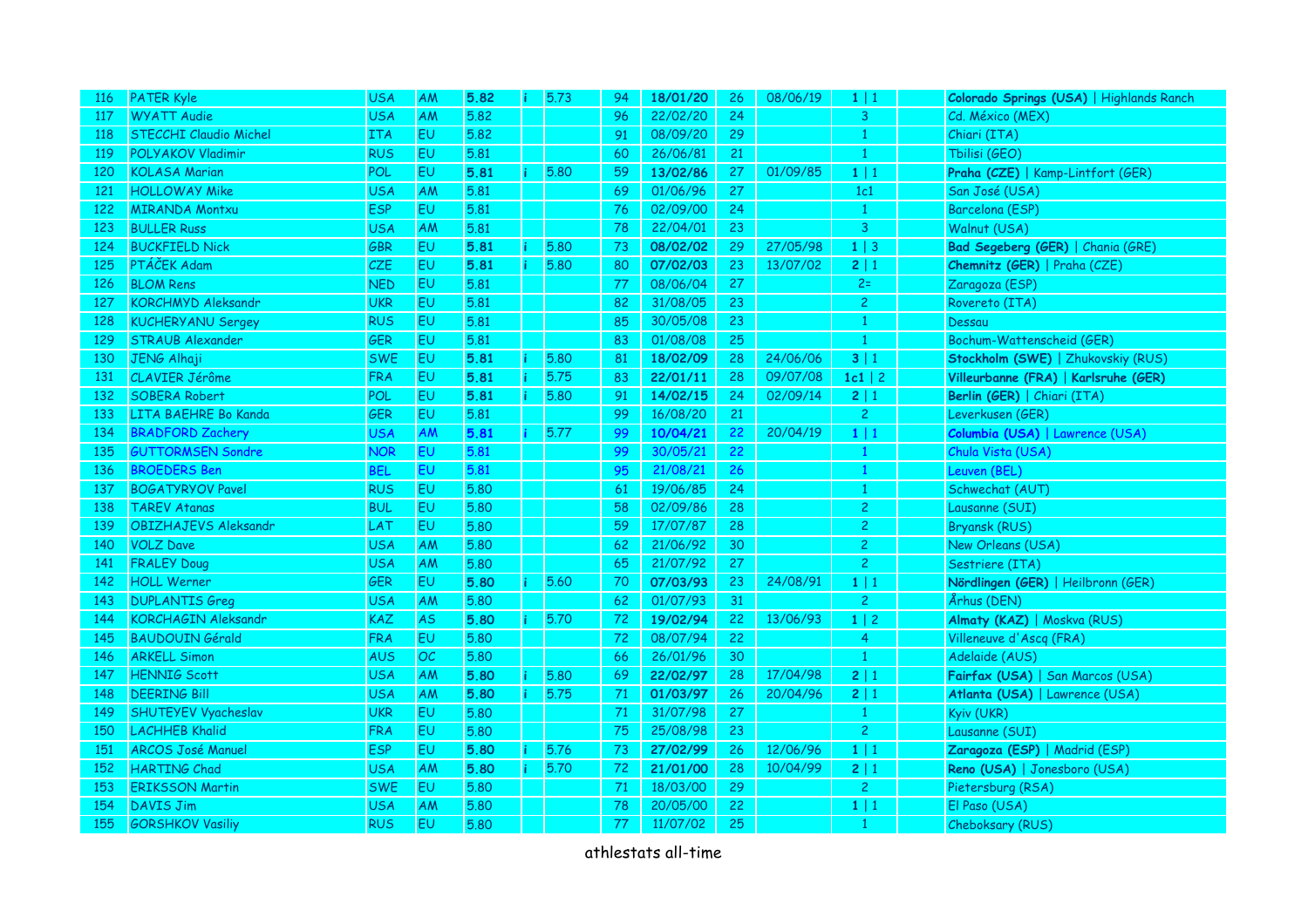| 156 | <b>REVENKO Vladyslav</b>   | <b>UKR</b> | EU        | 5.80 |      | 84 | 19/06/05 | 21 |          | $\mathbf{1}$   |    | Leiria (POR)                        |
|-----|----------------------------|------------|-----------|------|------|----|----------|----|----------|----------------|----|-------------------------------------|
| 157 | <b>SKIPPER Tommy</b>       | <b>USA</b> | AM        | 5.80 |      | 84 | 25/05/07 | 23 |          | $\mathbf{1}$   |    | Eugene (USA)                        |
| 158 | da SILVA Fábio Gomes       | <b>BRA</b> | AM        | 5.80 |      | 83 | 26/02/11 | 28 |          | $\mathbf{1}$   |    | São Caetano do Sul (BRA)            |
| 159 | <b>YANG Yansheng</b>       | <b>CHN</b> | <b>AS</b> | 5.80 | 5.75 | 88 | 08/02/13 | 25 | 06/08/10 | 2 1            |    | Düsseldorf (GER)   Jinan (CHN)      |
| 160 | <b>BLANKENSHIP Jacob</b>   | <b>USA</b> | AM        | 5.80 | 5.80 | 94 | 13/03/15 | 21 | 28/03/15 | 2   3          |    | Fayetteville (USA)   Austin (USA)   |
| 161 | <b>PAECH Carlo</b>         | <b>GER</b> | EU        | 5.80 |      | 92 | 14/06/15 | 23 |          | $\mathbf{1}$   |    | Zweibrücken (GER)                   |
| 162 | <b>MUDROV Ilya</b>         | <b>RUS</b> | EU        | 5.80 |      | 91 | 28/07/16 | 25 |          | $\mathbf{1}$   |    | Moskva (RUS)                        |
| 163 | <b>ZHELYABIN Dmitriy</b>   | <b>RUS</b> | EU        | 5.80 | 5.65 | 90 | 25/01/18 | 28 | 05/07/12 | 1   4          |    | Moskva (RUS)   Cheboksary (RUS)     |
| 164 | KARÁLÍS Emmanouíl          | GRE        | EU        | 5.80 | 5.80 | 99 | 04/03/18 | 19 | 03/08/21 | 5f1   4        |    | OG   Birmingham (GBR)   Tokyo (JPN) |
| 165 | <b>KING Devin</b>          | <b>USA</b> | AM        | 5.80 |      | 96 | 31/03/18 | 22 |          | $\overline{2}$ |    | Austin (USA)                        |
| 166 | <b>ELLIS Branson</b>       | <b>USA</b> | AM        | 5.80 | 5.72 | 00 | 14/02/20 | 20 | 16/05/21 | 2 1            |    | Albuquerque (USA)   Humble (USA)    |
| 167 | <b>JIN Minsub</b>          | <b>KOR</b> | <b>AS</b> | 5.80 |      | 92 | 01/03/20 | 28 |          |                |    | Sydney (AUS)                        |
| 168 | <b>CORMONT Ethan</b>       | <b>FRA</b> | EU        | 5.80 | 5.80 | 00 | 27/02/21 | 21 | 10/07/21 | 4f1   1f1      |    | Aubiére (FRA)   Tallinn (EST)       |
| 169 | McWHORTER Zach             | <b>USA</b> | AM        | 5.80 | 5.70 | 99 | 13/03/21 | 22 | 26/03/21 | 2 2            |    | Fayetteville (USA)   Austin (USA)   |
| 170 | <b>ZERNIKEL Oleg</b>       | <b>GER</b> | EU        | 5.80 |      | 95 | 05/06/21 | 26 |          | $\mathbf{1}$   |    | <b>Braunschweig (GER)</b>           |
| 171 | <b>SASMA Ersu</b>          | <b>TUR</b> | <b>AS</b> | 5.80 |      | 99 | 15/06/21 | 22 |          | $\mathbf{1}$   |    | Ankara (TUR)                        |
| 172 | <b>KOPPELAAR Rutger</b>    | <b>NED</b> | EU        | 5.80 |      | 93 | 10/09/21 | 28 |          | $\mathbf{1}$   |    | Recklinghausen (GER)                |
| 173 | <b>YAO Jie</b>             | CHN        | <b>AS</b> | 5.80 |      | 90 | 21/09/21 | 31 |          | $\mathbf{1}$   |    | Xi'an (CHN)                         |
| 174 | KOZAKIEWICZ Wladyslaw      | POL        | <b>EU</b> | 5.78 |      | 53 | 30/07/80 | 27 |          | $\mathbf{1}$   | OG | Moskva (RUS)                        |
| 175 | <b>ARNOLD Michael</b>      | <b>USA</b> | AM        | 5.78 | 5.72 | 90 | 17/02/18 | 28 | 05/09/15 | 3 1            |    | Albuquerque (USA)   Pueblo (USA)    |
| 176 | <b>HOUVION Philippe</b>    | <b>FRA</b> | <b>EU</b> | 5.77 |      | 57 | 17/07/80 | 23 |          | $\mathbf{1}$   |    | Paris (FRA)                         |
| 177 | <b>FEHRINGER Hermann</b>   | AUT        | EU        | 5.77 | 5.77 | 62 | 24/02/91 | 29 | 05/07/91 | $1 \mid 2$     |    | Wien (AUT)   Linz (AUT)             |
| 178 | <b>GARCIA Javier</b>       | <b>ESP</b> | EU        | 5.77 | 5.75 | 66 | 14/03/92 | 26 | 03/08/90 | 3 1            |    | Grenoble (FRA)   San Cugat (ESP)    |
| 179 | <b>VÄÄRÄNIEMI Heikki</b>   | <b>FIN</b> | <b>EU</b> | 5.77 |      | 69 | 24/08/96 | 27 |          | $\mathbf{1}$   |    | Helsinki (FIN)                      |
| 180 | <b>YAMAMOTO Seito</b>      | <b>JPN</b> | <b>AS</b> | 5.77 | 5.75 | 92 | 15/01/16 | 24 | 23/06/13 | $2c1$   1      |    | Reno (USA)   Hiratsuka (JPN)        |
| 181 | <b>GAUL Florian</b>        | <b>GER</b> | <b>EU</b> | 5.77 |      | 91 | 16/07/16 | 25 |          | $\overline{2}$ |    | Rottach-Egern (GER)                 |
| 182 | <b>BUCKINGHAM Jeff</b>     | <b>USA</b> | AM        | 5.76 |      | 60 | 16/07/83 | 23 |          | $\mathbf{1}$   |    | Lawrence (USA)                      |
| 183 | <b>HINTNAUS Tom</b>        | <b>BRA</b> | AM        | 5.76 |      | 58 | 21/08/85 | 27 |          | 1              |    | Zürich (SUI)                        |
| 184 | <b>STENLUND Patrik</b>     | <b>SWE</b> | EU        | 5.76 |      | 68 | 13/07/95 | 27 |          | $\mathbf{1}$   |    | Karlskrona (SWE)                    |
| 185 | <b>SEMYONOV Konstantin</b> | <b>ISR</b> | <b>AS</b> | 5.76 |      | 69 | 11/07/96 | 27 |          | $\mathbf{1}$   |    | Tel Aviv (ISR)                      |
| 186 | <b>TAMMINGA Christian</b>  | <b>NED</b> | EU        | 5.76 |      | 74 | 01/08/98 | 24 |          | $\mathbf{1}$   |    | Hechtel (BEL)                       |
| 187 | JANÁČEK Štěpán             | <b>CZE</b> | <b>EU</b> | 5.76 |      | 77 | 17/06/02 | 25 |          | $\overline{3}$ |    | Praha (CZE)                         |
| 188 | <b>SLOVER Scott</b>        | <b>USA</b> | AM        | 5.76 |      | 75 | 11/07/02 | 27 |          | $\mathbf{1}$   |    | Los Gatos (USA)                     |
| 189 | <b>KUPTSOV Dmitriy</b>     | <b>RUS</b> | EU        | 5.76 | 5.65 | 82 | 02/02/06 | 24 | 27/07/02 | $1 \mid 1$     |    | Stockholm (SWE)   Cheboksary (RUS)  |
| 190 | <b>SCHERBARTH Tobias</b>   | GER        | EU        | 5.76 | 5.75 | 85 | 07/02/09 | 24 | 24/06/16 | $1 \mid 3c1$   |    | Stuttgart (GER)   Leverkusen (GER)  |
| 191 | <b>HORVAT Ivan</b>         | CRO        | <b>EU</b> | 5.76 | 5.71 | 93 | 25/02/17 | 24 | 29/07/18 | $1 \mid 1$     |    | Beograd (SRB)   Zagreb (CRO)        |
| 192 | <b>BELLOT Jean-Michel</b>  | <b>FRA</b> | EU        | 5.75 |      | 53 | 25/09/82 | 29 |          | $\mathbf{1}$   |    | Colombes (FRA)                      |
| 193 | <b>PURSLEY Brad</b>        | <b>USA</b> | <b>AM</b> | 5.75 |      | 60 | 29/03/83 | 23 |          | $\mathbf{1}$   |    | Abilene (USA)                       |
| 194 | <b>KULIBABA Sergey</b>     | <b>KAZ</b> | AS.       | 5.75 | 5.70 | 59 | 18/03/87 | 28 | 10/07/81 | 1 1            |    | Klaipėda (LTU)   Leningrad (RUS)    |
| 195 | <b>ISHUTIN Valeriy</b>     | <b>UZB</b> | <b>AS</b> | 5.75 | 5.70 | 65 | 22/01/89 | 24 | 01/08/87 | 2 2            |    | Leningrad (RUS)   Chelyabinsk (RUS) |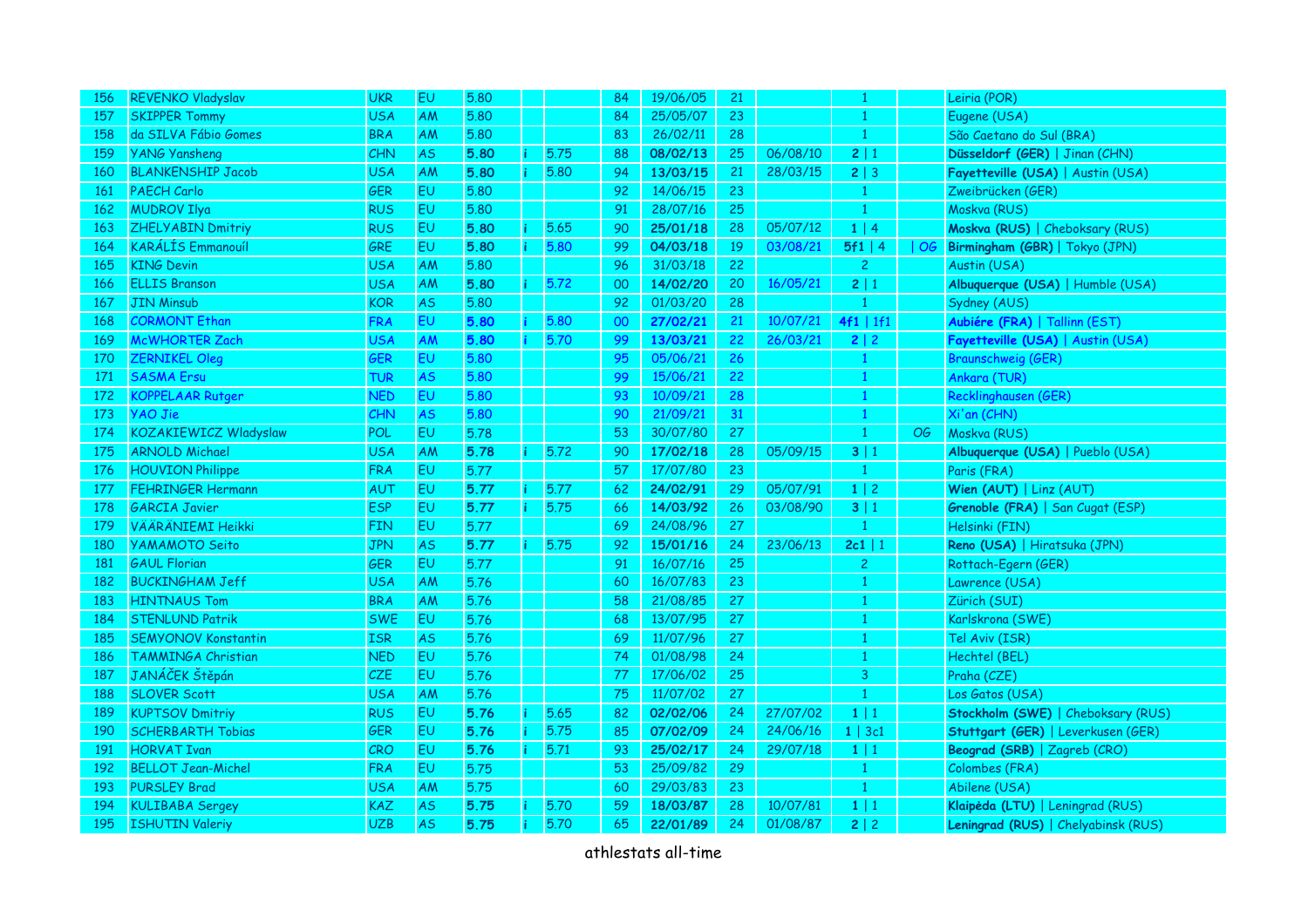| 196  | <b>WATSON Dave</b>              | <b>USA</b> | <b>AM</b> | 5.75 |    |      | 64 | 20/06/90 | 26              |          | 3              |           | Bratislava (SVK)                       |
|------|---------------------------------|------------|-----------|------|----|------|----|----------|-----------------|----------|----------------|-----------|----------------------------------------|
| -197 | <b>WIDÉN Peter</b>              | <b>SWE</b> | <b>EU</b> | 5.75 |    |      | 67 | 29/08/91 | 24              |          | 5              | <b>WC</b> | Tokyo (JPN)                            |
| 198  | <b>LESEV Delko</b>              | <b>BUL</b> | <b>EU</b> | 5.75 | ÷  | 5.70 | 67 | 09/02/92 | 25              | 01/06/91 | $1 \mid 1$     |           | Sofia (BUL)   Plovdiv (BUL)            |
| 199  | <b>D'ENCAUSSE Philippe</b>      | <b>FRA</b> | <b>EU</b> | 5.75 |    | 5.75 | 67 | 20/03/93 | 26              | 26/06/93 | $1 \mid 2$     |           | Grenoble (FRA)   Pau (FRA)             |
| 200  | <b>KRASNOV Danny (Yevgeniy)</b> | <b>ISR</b> | <b>AS</b> | 5.75 |    |      | 70 | 19/08/94 | 24              |          | $\overline{c}$ |           | <b>Bruxelles (BEL)</b>                 |
| 201  | <b>MILLER James</b>             | <b>AUS</b> | OC        | 5.75 |    |      | 74 | 29/02/96 | 22              |          | 1              |           | Melbourne (AUS)                        |
| 202  | <b>PURSLEY Brit</b>             | <b>USA</b> | AM        | 5.75 |    |      | 69 | 02/06/96 | 27              |          | $\overline{c}$ |           | Stillwater (USA)                       |
| 203  | PIZZOLATO Fabio                 | <b>ITA</b> | <b>EU</b> | 5.75 |    |      | 75 | 06/07/97 | 22              |          | $\mathbf{1}$   |           | Milano (ITA)                           |
| 204  | <b>HANNA Kurt</b>               | <b>USA</b> | AM        | 5.75 |    |      | 75 | 10/05/01 | 26              |          | 1c1            |           | Abilene (USA)                          |
| 205  | <b>KOLASA Adam</b>              | POL        | <b>EU</b> | 5.75 |    |      | 75 | 09/08/01 | 26              |          | 8              | WC.       | Edmonton (CAN)                         |
| 206  | <b>BUCIARSKI Piotr</b>          | <b>DEN</b> | EU        | 5.75 |    |      | 75 | 28/04/02 | 27              |          | -1             |           | Fort-de-France (FRA)                   |
| 207  | <b>BARBAUD Alexandre</b>        | <b>FRA</b> | <b>EU</b> | 5.75 |    |      | 80 | 08/07/03 | 23              |          | 1              |           | Sotteville-lès-Rouen (FRA)             |
| 208  | <b>GUIGON Nicolas</b>           | <b>FRA</b> | <b>EU</b> | 5.75 |    |      | 80 | 21/07/04 | 24              |          | 1              |           | Reims (FRA)                            |
| 209  | <b>NORBERG Justin</b>           | <b>USA</b> | <b>AM</b> | 5.75 |    |      | 77 | 15/06/05 | 28              |          | 1              |           | Atascadero (USA)                       |
| 210  | <b>DOSSEVI Damiel</b>           | <b>FRA</b> | <b>EU</b> | 5.75 |    |      | 83 | 16/07/05 | 22              |          | $\mathbf{1}$   |           | Erfurt (GER)                           |
| 211  | <b>PROKOPENKO Pavel</b>         | <b>RUS</b> | <b>EU</b> | 5.75 |    |      | 87 | 15/07/07 | 20              |          | $\mathbf{1}$   |           | Debrecen (HUN)                         |
| 212  | <b>DIDENKOW Mateusz</b>         | <b>POL</b> | <b>EU</b> | 5.75 |    |      | 87 | 20/08/11 | 24              |          | $2=$           |           | Shenzhen (CHN)                         |
| 213  | <b>GRUBER Hendrik</b>           | <b>GER</b> | <b>EU</b> | 5.75 |    | 5.70 | 86 | 24/02/13 | 27              | 10/07/10 | 3 1            |           | Dortmund (GER)   Heusden-Zolder (BEL)  |
| 214  | CHIARAVIGLIO Germán             | <b>ARG</b> | <b>AM</b> | 5.75 |    |      | 87 | 21/07/15 | 28              |          | $\overline{c}$ |           | Toronto (CAN)                          |
| 215  | <b>HUANG Bokai</b>              | CHN        | <b>AS</b> | 5.75 | ï. | 5.75 | 96 | 20/02/16 | 20              | 28/09/19 | 1   4q1        |           | Doha (QAT)   Doha (QAT)                |
| 216  | <b>JOSEPH Stanley</b>           | <b>FRA</b> | EU        | 5.75 |    |      | 91 | 26/06/16 | 25              |          | 3              |           | Angers (FRA)                           |
| 217  | <b>CUNNINGHAM Logan</b>         | <b>USA</b> | AM        | 5.75 |    |      | 91 | 17/06/17 | 26              |          | $\mathbf{1}$   |           | Chula Vista (USA)                      |
| 218  | <b>FRITSCH Clayton</b>          | <b>USA</b> | AM        | 5.75 |    |      | 98 | 05/06/19 | 21              |          | 3              |           | Austin (USA)                           |
| 219  | <b>NETSCHER Jan</b>             | CZE        | <b>EU</b> | 5.74 | ÷  | 5.40 | 75 | 21/01/96 | 21              | 29/08/98 | $1 \mid 1$     |           | Praha (CZE)   Jablonec nad Nisou (CZE) |
| 220  | <b>COLLET Mathieu</b>           | <b>FRA</b> | <b>EU</b> | 5.74 |    | 5.63 | 95 | 08/02/20 | 25              | 07/09/21 | 6f1   $1$      |           | Rouen (FRA)   Chiari (ITA)             |
| 221  | <b>JESSEE Larry</b>             | <b>USA</b> | <b>AM</b> | 5.73 |    |      | 52 | 27/04/84 | 32 <sub>2</sub> |          | 1              |           | Vanves (FRA)                           |
| 222  | <b>SUKHARYOV Gennadiy</b>       | <b>BLR</b> | <b>EU</b> | 5.73 |    |      | 65 | 09/08/87 | 22              |          | $\overline{1}$ |           | Minsk (BLR)                            |
| 223  | <b>LUBENSKY Zdenek</b>          | CZE        | <b>EU</b> | 5.73 |    |      | 62 | 13/09/87 | 25              |          | 1              |           | Praha (CZE)                            |
| 224  | <b>DAVIS Scott</b>              | <b>USA</b> | AM        | 5.73 |    | 5.70 | 61 | 18/02/89 | 28              | 17/05/86 | $1 \mid 1$     |           | Brook Park (USA)   Eugene (USA)        |
| 225  | <b>EFREMOV Ilian</b>            | <b>BUL</b> | <b>EU</b> | 5.73 |    | 5.70 | 70 | 24/01/04 | 34              | 27/06/98 | $1 \mid 1$     |           | Sofia (BUL)   Sofia (BUL)              |
| 226  | <b>DILLA Karsten</b>            | GER        | <b>EU</b> | 5.73 |    | 5.72 | 89 | 03/03/12 | 23              | 27/07/11 | $1 \mid 1$     |           | Bad Oeynhausen (GER)   Jockgrim (GER)  |
| 227  | <b>MILLER Austin</b>            | <b>USA</b> | <b>AM</b> | 5.73 |    |      | 94 | 22/07/20 | 26              |          | $\mathbf{1}$   |           | Mooresville (USA)                      |
| 228  | <b>SENE Alioune</b>             | <b>FRA</b> | EU        | 5.73 |    |      | 96 | 16/06/21 | 25              |          | 1              |           | Cergy-Pontoise (FRA)                   |
| 229  | <b>RIPLEY Dan</b>               | <b>USA</b> | AM        | 5.72 |    |      | 53 | 20/06/82 | 29              |          | $\mathbf{1}$   |           | Knoxville (USA)                        |
| 230  | <b>FERREIRA Serge</b>           | <b>FRA</b> | <b>EU</b> | 5.72 |    | 5.71 | 59 | 03/02/85 | 26              | 23/06/84 | $1 \mid 1$     |           | Paris (FRA)   Créteil (FRA)            |
| 231  | <b>LYTLE Doug</b>               | <b>USA</b> | AM        | 5.72 |    |      | 62 | 19/04/86 | 24              |          | 1              |           | Lawrence (USA)                         |
| 232  | <b>SHAFFER Scott</b>            | <b>USA</b> | AM        | 5.72 |    | 5.67 | 64 | 20/01/90 | 26              | 14/05/88 | $1 \mid 2$     |           | Lafayette (USA)   Jonesboro (USA)      |
| 233  | PELTONIEMI Asko                 | <b>FIN</b> | <b>EU</b> | 5.72 |    |      | 63 | 02/06/91 | 28              |          | 1              |           | Leningrad (RUS)                        |
| 234  | <b>NIKOLOV Nikolay</b>          | <b>BUL</b> | <b>EU</b> | 5.72 |    |      | 64 | 13/07/91 | 27              |          | 1              |           | Sofia (BUL)                            |
| 235  | <b>WEST</b> Greg                | <b>USA</b> | AM        | 5.72 |    |      | 67 | 02/04/93 | 26              |          | 1              |           | Austin (USA)                           |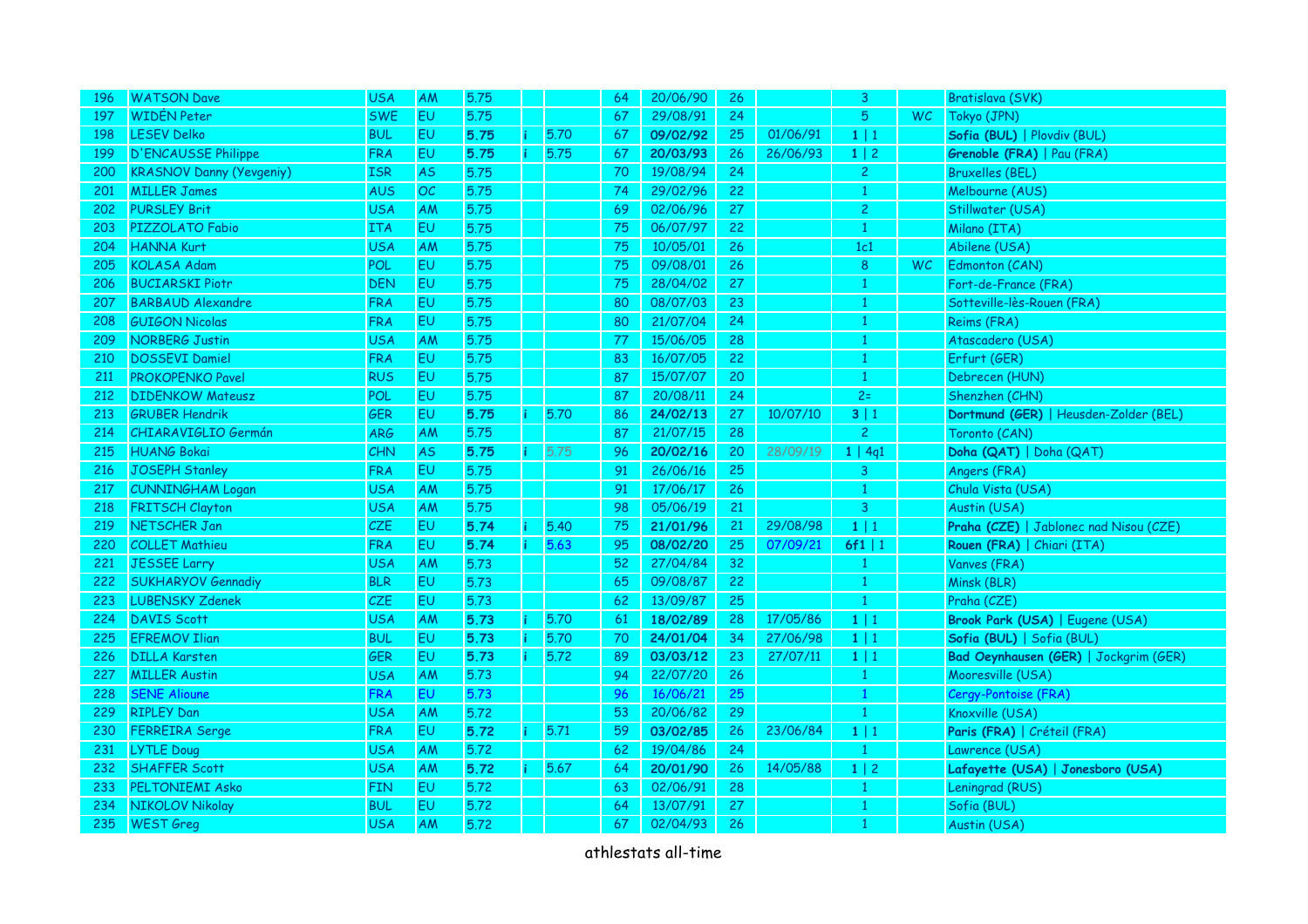| 236 | <b>SKVORTSOV Andrey</b>     | <b>RUS</b> | EU        | 5.72    |      | 68 | 10/06/93 | 25 |          | 1              | Schielleiten (AUT)                          |
|-----|-----------------------------|------------|-----------|---------|------|----|----------|----|----------|----------------|---------------------------------------------|
| 237 | <b>BENAVIDES Paul</b>       | <b>MEX</b> | <b>AM</b> | 5.72    |      | 64 | 18/06/94 | 30 |          | $\mathbf{1}$   | El Paso (USA)                               |
| 238 | <b>VOSS Martin</b>          | <b>DEN</b> | EU        | 5.72    | 5.70 | 67 | 25/02/95 | 28 | 24/08/96 | 1              | Malmö (SWE)   Lyngby (DEN)                  |
| 239 | <b>COX David</b>            | <b>USA</b> | AM        | 5.72    | 5.65 | 72 | 27/01/96 | 24 | 11/05/96 | 1   5c1        | Reno (USA)   Modesto (USA)                  |
| 240 | <b>BARTHEL Trond</b>        | <b>NOR</b> | EU        | 5.72    |      | 70 | 21/07/96 | 26 |          | 1              | Halmstad (SWE)                              |
| 241 | <b>LACHHEB Taoufik</b>      | <b>FRA</b> | EU        | 5.72    | 5.65 | 75 | 06/03/99 | 24 | 19/07/00 | $1 \mid 3$     | Soissons (FRA)   Dijon (FRA)                |
| 242 | <b>RANTANEN Vesa</b>        | <b>FIN</b> | EU        | 5.72    |      | 75 | 15/07/01 | 26 |          | 1              | Hamburg (GER)                               |
| 243 | <b>COLWICK Jason</b>        | <b>USA</b> | AM        | 5.72    |      | 88 | 04/04/09 | 21 |          | $\mathbf{1}$   | Austin (USA)                                |
| 244 | <b>ROTH Scott</b>           | <b>USA</b> | AM        | 5.72    |      | 88 | 16/04/11 | 23 |          | 1c1            | Walnut (USA)                                |
| 245 | <b>KOVALCHUK Aleksey</b>    | <b>RUS</b> | <b>EU</b> | 5.72    |      | 88 | 18/06/11 | 23 |          | $\mathbf{1}$   | Kyiv (UKR)                                  |
| 246 | <b>BERGIUS Jere</b>         | <b>FIN</b> | EU        | 5.72    |      | 87 | 26/05/12 | 25 |          | 1              | Haapajärvi (FIN)                            |
| 247 | <b>WHITT Jacob</b>          | <b>USA</b> | AM        | 5.72    | 5.70 | 90 | 02/06/12 | 22 | 18/05/13 | 1 1            | Tulsa (USA)   Tulsa (USA)                   |
| 248 | <b>SCOTT Jordan</b>         | <b>USA</b> | <b>AM</b> | 5.72    |      | 88 | 10/06/12 | 24 |          | $\mathbf{1}$   | Wichita (USA)                               |
| 249 | <b>SIMMONS Cale</b>         | <b>USA</b> | ΑM        | 5.72    |      | 91 | 26/06/16 | 25 |          | $\mathbf{1}$   | Highlands Ranch (USA)                       |
| 250 | <b>UHLE Joseph</b>          | <b>USA</b> | AM        | 5.72    |      | 92 | 26/06/16 | 24 |          | 1c1            | Chula Vista (USA)                           |
| 251 | <b>ART Arnaud</b>           | <b>BEL</b> | <b>EU</b> | 5.72    |      | 93 | 18/07/18 | 25 |          | $\overline{c}$ | Liège (BEL)                                 |
| 252 | PINTUSOV Viktor             | <b>RUS</b> | EU        | 5.72    | 5.55 | 00 | 19/01/21 | 21 | 26/06/21 | $1 \mid 3$     | <b>Chelyabinsk (RUS)   Cheboksary (RUS)</b> |
| 253 | <b>AMMIRATI Anthony</b>     | <b>FRA</b> | <b>EU</b> | 5.72    |      | 03 | 06/06/21 | 18 |          | $\mathbf{1}$   | Salon-de-Provence (FRA)                     |
| 254 | <b>COLLET Thibaut</b>       | <b>FRA</b> | <b>EU</b> | 5.72    |      | 99 | 06/06/21 | 22 |          | 4              | Salon-de-Provence (FRA)                     |
| 255 | RANS Kevin *                | <b>BEL</b> | <b>EU</b> | $5.71*$ | 5.70 | 82 | 31/01/10 | 28 | 28/07/07 | $1 \mid 2$     | Gent (BEL)   Heusden-Zolder (BEL)           |
| 256 | <b>BÖHNI Felix</b>          | SUI        | EU        | 5.71    |      | 58 | 11/06/83 | 25 |          | $\mathbf{1}$   | Bern (SUI)                                  |
| 257 | <b>CHERNYAYEV Aleksandr</b> | <b>UKR</b> | EU        | 5.71    |      | 60 | 02/07/83 | 23 |          | $\mathbf{1}$   | Chernigov (UKR)                             |
| 258 | <b>SHULGIN Vladimir</b>     | <b>KAZ</b> | <b>AS</b> | 5.71    |      | 61 | 02/06/85 | 24 |          | 3              | Riga (LAT)                                  |
| 259 | <b>PELTONIEMI Petri</b>     | <b>FIN</b> | EU        | 5.71    |      | 70 | 20/07/94 | 24 |          | $\mathbf{1}$   | Raahe (FIN)                                 |
| 260 | <b>LOOIJE Laurens</b>       | <b>NED</b> | <b>EU</b> | 5.71    |      | 73 | 01/08/98 | 25 |          | 2              | Hechtel (BEL)                               |
| 261 | <b>KHOLEV Dennis</b>        | <b>ISR</b> | <b>AS</b> | 5.71    |      | 75 | 11/07/02 | 27 |          | 1              | Tel Aviv (ISR)                              |
| 262 | <b>KOBAYASHI Fumiaki</b>    | <b>JPN</b> | <b>AS</b> | 5.71    |      | 74 | 21/07/02 | 28 |          | 1              | <b>Ichihara (JPN)</b>                       |
| 263 | <b>McLEAN Bubba</b>         | <b>USA</b> | AM        | 5.71    |      | 79 | 12/06/05 | 26 |          | $1=$           | Jonesboro (USA)                             |
| 264 | <b>TAKAHASHI Jon</b>        | <b>USA</b> | AM        | 5.71    |      | 82 | 14/06/07 | 25 |          | $\overline{c}$ | Chula Vista (USA)                           |
| 265 | <b>LIU Feiliang</b>         | CHN        | <b>AS</b> | 5.71    |      | 85 | 20/07/07 | 22 |          | 1              | Guangzhou (CHN)                             |
| 266 | <b>KIVALOV Leonid</b>       | <b>RUS</b> | EU        | 5.71    | 5.61 | 88 | 21/02/08 | 20 | 25/07/14 | $3   6=$       | Stockholm (SWE)   Kazan (RUS)               |
| 267 | NIEDERMEYER Darren          | <b>USA</b> | AM        | 5.71    | 5.70 | 82 | 16/06/10 | 27 | 03/07/09 | $1 \mid 1$     | Jonesboro (USA)   Champaign (USA)           |
| 268 | <b>FERREIRA Diogo</b>       | <b>POR</b> | <b>EU</b> | 5.71    |      | 90 | 17/06/17 | 27 |          | $\mathbf{1}$   | Lisboa (POR)                                |
| 269 | <b>DING Bangchao</b>        | CHN        | <b>AS</b> | 5.71    |      | 96 | 07/04/19 | 23 |          | 1              | Zhaoqing (CHN)                              |
| 270 | <b>MYERS Charlie</b>        | GBR        | <b>EU</b> | 5.71    |      | 97 | 15/06/19 | 22 |          | 1              | Genève (SUI)                                |
| 271 | <b>EJIMA Masaki</b>         | <b>JPN</b> | <b>AS</b> | 5.71    |      | 99 | 18/08/19 | 20 |          | 1              | Kisarazu (JPN)                              |
| 272 | <b>ALBERTO Dominik</b>      | <b>SUI</b> | <b>EU</b> | 5.71    |      | 92 | 10/07/21 | 29 |          | $\mathbf{1}$   | Landau (GER)                                |
| 273 | <b>PAAVOLA Mikko</b>        | <b>FIN</b> | EU        | 5.71    |      | 98 | 14/07/21 | 23 |          | 1              | Joensuu (FIN)                               |
| 274 | <b>ROBERTS Dave</b>         | <b>USA</b> | AM        | 5.70    |      | 51 | 22/06/76 | 25 |          | $\mathbf{1}$   | Eugene (USA)                                |
| 275 | <b>SPASOV Viktor</b>        | <b>UKR</b> | <b>EU</b> | 5.70    | 5.65 | 59 | 07/03/82 | 23 | 19/05/82 | $1 \mid 1$     | Milano (ITA)   Donetsk (UKR)                |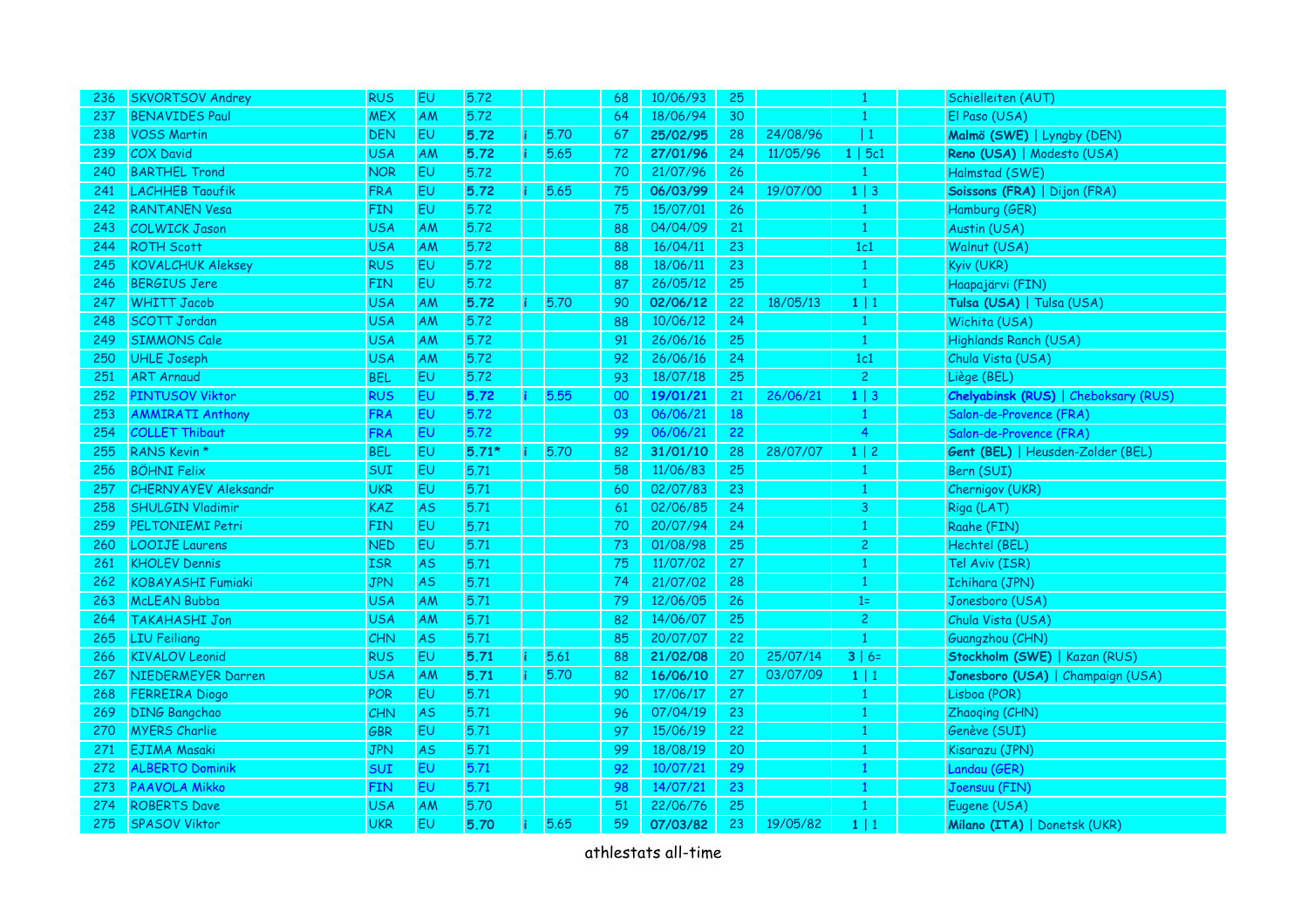| <b>SELIVANOV Nikolay</b>       | <b>RUS</b> | EU        | 5.70 |   | 58                           | 16/06/83 | 25              |          | -1                      | Moskva (RUS)                       |
|--------------------------------|------------|-----------|------|---|------------------------------|----------|-----------------|----------|-------------------------|------------------------------------|
| <b>ABADA Patrick</b>           | <b>FRA</b> | <b>EU</b> | 5.70 |   | 54                           | 26/08/83 | 29              |          | 1                       | <b>Bruxelles (BEL)</b>             |
| <b>SLUSARSKI Tadeusz</b>       | POL        | <b>EU</b> | 5.70 |   | 50                           | 26/08/83 | 33              |          | $\overline{c}$          | <b>Bruxelles (BEL)</b>             |
| <b>SMOLYAKOV Sergey</b>        | <b>RUS</b> | <b>EU</b> | 5.70 |   | 62                           | 19/07/84 | 22              |          | 3                       | Moskva (RUS)                       |
| <b>JENKINS Dale</b>            | <b>USA</b> | AM        | 5.70 |   | 63                           | 10/05/86 | 23              |          | $\overline{c}$          | Modesto (USA)                      |
| <b>ZALAR Kasimir</b>           | <b>SWE</b> | <b>EU</b> | 5.70 |   | 57                           | 02/07/86 | 29              |          | 1                       | Nyköping (SWE)                     |
| <b>KODENTSEV Vadim</b>         | <b>RUS</b> | <b>EU</b> | 5.70 |   | 64                           | 14/07/86 | 22              |          | 1                       | Omsk (RUS)                         |
| <b>PENCHEV Stanimir</b>        | <b>BUL</b> | <b>EU</b> | 5.70 |   | 59                           | 03/08/86 | 27              |          | $\mathbf{1}$            | Sofia (BUL)                        |
| ZHUKOV Aleksandr               | <b>MDA</b> | <b>EU</b> | 5.70 |   | 65                           | 20/06/87 | 22              |          | $\mathbf{1}$            | Chelyabinsk (RUS)                  |
| <b>BONDARENKO Yevgeniy</b>     | <b>RUS</b> | <b>EU</b> | 5.70 |   | 66                           | 15/08/88 | 22              |          | 1                       | Kyiv (UKR)                         |
| <b>FOMENKO Sergey</b>          | <b>UKR</b> | <b>EU</b> | 5.70 | ÷ | 67                           | 09/02/91 | 24              | 01/06/92 | 5 5                     | Volgograd (RUS)   Bratislava (SVK) |
| <b>LOHR Lane</b>               | <b>USA</b> | AM        | 5.70 |   | 64                           | 23/05/91 | 27              |          | $\mathbf{1}$            | Champaign (USA)                    |
| <b>TAILHARDAT Jean-Marc</b>    | <b>FRA</b> | EU        | 5.70 |   | 66                           | 22/06/91 | 25              |          | $\overline{\mathbf{c}}$ | Montgeron (FRA)                    |
| <b>CURRAN Anthony</b>          | <b>USA</b> | AM        | 5.70 |   | 59                           | 14/03/92 | 33              |          | 1                       | Azusa (USA)                        |
| <b>YANCHEVSKIY Igor</b>        | <b>RUS</b> | <b>EU</b> | 5.70 |   | 68                           | 01/06/92 | 24              |          | 3                       | Bratislava (SVK)                   |
| <b>BURNS Brent</b>             | <b>USA</b> | AM        | 5.70 |   | 69                           | 05/06/92 | 23              |          | $\overline{c}$          | Austin (USA)                       |
| <b>MARTI Daniel</b>            | <b>ESP</b> | <b>EU</b> | 5.70 |   | 73                           | 18/06/94 | 21              |          | $\mathbf{1}$            | Lisboa (POR)                       |
| <b>IAPICHINO Gianni</b>        | <b>ITA</b> | <b>EU</b> | 5.70 |   | 69                           | 31/07/94 | 25              |          | 4                       | Sestriere (ITA)                    |
| <b>GLADKIKH Aleksay</b>        | <b>RUS</b> | <b>EU</b> | 5.70 |   | 71                           | 02/06/96 | 25 <sub>2</sub> |          | 1                       | <b>Bryansk (RUS)</b>               |
| <b>YELISEYEV Yuriy</b>         | <b>RUS</b> | <b>EU</b> | 5.70 |   | 75                           | 04/07/96 | 21              |          | 4                       | Sankt-Peterburg (RUS)              |
| <b>CONCEPCION Juan Gabriel</b> | <b>ESP</b> | <b>EU</b> | 5.70 |   | 72                           | 06/07/96 | 24              |          | -1                      | Barcelona (ESP)                    |
| <b>ISIM Ruhan</b>              | <b>TUR</b> | <b>AS</b> | 5.70 |   | 70                           | 24/01/98 | 28              | 06/06/00 | $1c1$   2               | Reno (USA)   Jonesboro (USA)       |
| <b>KUSIAK Krzysztof</b>        | POL        | <b>EU</b> | 5.70 |   | 74                           | 25/08/98 | 24              |          | $\mathbf{1}$            | Nitra (SVK)                        |
| <b>MARIANI Maurilio</b>        | <b>ITA</b> | <b>EU</b> | 5.70 |   | 73                           | 26/06/99 | 26              |          | $1=$                    | Padova (ITA)                       |
| <b>YOKOYAMA Manabu</b>         | <b>JPN</b> | <b>AS</b> | 5.70 |   | 74                           | 29/04/00 | 26              |          | -1                      | Hiroshima (JPN)                    |
| <b>DUVAL Thibaut</b>           | <b>BEL</b> | <b>EU</b> | 5.70 |   | 79                           | 11/06/00 | 21              |          | -1                      | Oordegem (BEL)                     |
| McDONOUGH Daren                | <b>USA</b> | AM        | 5.70 |   | 74                           | 11/06/00 | 26              |          |                         | Terre Haute (USA)                  |
| <b>JOHNSON Dominic</b>         | <b>LCA</b> | AM        | 5.70 |   | 75                           | 26/08/00 | 25              |          | 1                       | El Paso (USA)                      |
| <b>HUNTER Brian</b>            | <b>USA</b> | AM        | 5.70 |   | 79                           | 31/05/02 | 23              |          | -1                      | <b>Baton Rouge (USA)</b>           |
| MIKHAYLICHENKO Yevgeniy        | <b>RUS</b> | <b>EU</b> | 5.70 |   | 79                           | 01/06/02 | 23              |          | $\overline{1}$          | Kalamáta (GRE)                     |
| <b>TEREK Paul</b>              | <b>USA</b> | AM        | 5.70 |   | 79                           | 01/02/03 | 24              | 11/05/02 | 1 1                     | Seattle (USA)   Ann Arbor (USA)    |
| <b>KUPTSOV Artem</b>           | <b>RUS</b> | <b>EU</b> | 5.70 |   | 84                           | 07/06/03 | 19              |          | $\mathbf{1}$            | Tula (RUS)                         |
| <b>PEUF Pierre Charles</b>     | <b>FRA</b> | <b>EU</b> | 5.70 |   | 79                           | 06/08/03 | 24              |          | $\overline{c}$          | Castres (FRA)                      |
| <b>ESHBACH Eric</b>            | <b>USA</b> | AM        | 5.70 |   | 81                           | 17/04/04 | 23              |          | -1                      | Lincoln (USA)                      |
| <b>KEUL Adam</b>               | <b>USA</b> | AM        | 5.70 |   | 80                           | 16/04/05 | 25              |          |                         | Nacogdoches (USA)                  |
| <b>ANDUREU Charles</b>         | <b>FRA</b> | EU        | 5.70 |   | 85                           | 05/07/05 | 20              |          |                         | Bron (FRA)                         |
| <b>PRATT Robinson</b>          | <b>MEX</b> | AM        | 5.70 |   | 80                           | 28/01/06 | 26              | 20/07/05 | $1c1$   1               | Reno (USA)   Atascadero (USA)      |
| <b>MONONEN Matti</b>           | <b>FIN</b> | <b>EU</b> | 5.70 |   | 83                           | 13/07/06 | 23              |          | -1                      | Lappeenranta (FIN)                 |
| <b>FRITZ Jesper</b>            | <b>SWE</b> | EU        | 5.70 |   | 85                           | 15/07/07 | 22              |          | $\overline{c}$          | Debrecen (HUN)                     |
| <b>ANDREEV Leonid</b>          | <b>UZB</b> | <b>AS</b> | 5.70 |   | 83                           | 05/07/09 | 26              |          | $\overline{c}$          | Sotteville-lès-Rouen (FRA)         |
|                                |            |           |      |   | 5.65<br>5.70<br>5.50<br>5.61 |          |                 |          |                         |                                    |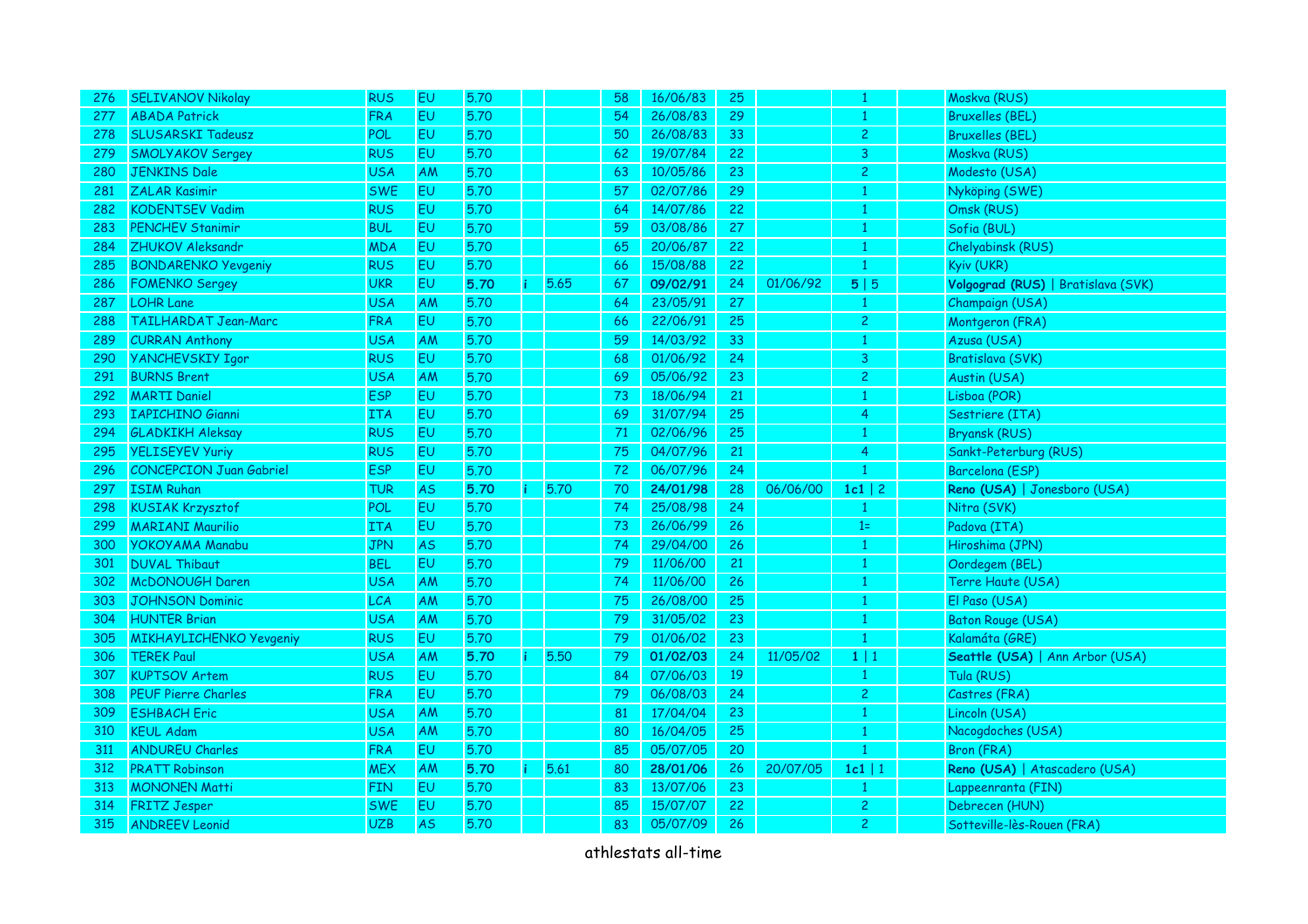| <b>OGITA Hiroki</b>             | <b>JPN</b> | <b>AS</b> | 5.70 |      | 87                                           | 20/04/13 | 26              |          | 1c1            |     | Walnut (USA)                                  |
|---------------------------------|------------|-----------|------|------|----------------------------------------------|----------|-----------------|----------|----------------|-----|-----------------------------------------------|
| <b>MAIA Edi</b>                 | POR        | EU        | 5.70 |      | 87                                           | 02/06/13 | 26              |          | $\mathbf{1}$   |     | Lisboa (POR)                                  |
| <b>ROSS Colton</b>              | <b>USA</b> | AM        | 5.70 |      | 92                                           | 03/05/14 | 22              |          | $\mathbf{1}$   |     | Austin (USA)                                  |
| <b>IVAKIN Anton</b>             | <b>RUS</b> | <b>EU</b> | 5.70 |      | 91                                           | 24/01/15 | 24              | 29/05/14 | 2 2            |     | Volgograd (RUS)   Sochi (RUS)                 |
| <b>GERTLEYN Ivan</b>            | <b>RUS</b> | EU        | 5.70 |      | 87                                           | 22/08/15 | 28              |          | 12q            | WC. | Beijing (CHN)                                 |
| <b>RENNER Robert</b>            | <b>SLO</b> | EU        | 5,70 |      | 94                                           | 22/08/15 | 21              |          | $1=q$          |     | Beijing (CHN)                                 |
| <b>GOROKHOV Georgiy</b>         | <b>RUS</b> | EU        | 5.70 | 5.70 | 93                                           | 10/02/16 | 23              | 30/07/18 | $1 \mid 1$     |     | Moskva (RUS)   Moskva (RUS)                   |
| <b>PUJATS Pauls</b>             | LAT        | EU        | 5.70 |      | 91                                           | 28/02/16 | 25              | 13/08/16 | $1   7q1=$     |     | OG Black Springs (USA)   Río de Janeiro (BRA) |
| <b>ARENTS Mareks</b>            | LAT        | EU        | 5.70 |      | 86                                           | 08/06/16 | 30              |          | $\mathbf{1}$   |     | Jablonec nad Nisou (CZE)                      |
| <b>BELL Dylan</b>               | <b>USA</b> | AM        | 5.70 |      | 93                                           | 19/06/16 | 23              |          | $\mathbf{1}$   |     | Pueblo (USA)                                  |
| <b>WEIRICH Victor</b>           | <b>USA</b> | AM        | 5.70 |      | 87                                           | 21/01/17 | 30              | 29/06/14 | 1c2            |     | Colorado Springs (USA)   Sacramento (USA)     |
| <b>LAIDIG Torben</b>            | <b>GER</b> | <b>EU</b> | 5.70 |      | 94                                           | 01/04/17 | 23              |          | 1c1            |     | Austin (USA)                                  |
| <b>MALYKHIN Vladyslav</b>       | <b>UKR</b> | EU        | 5.70 |      | 98                                           | 27/05/17 | 19              |          | $\mathbf{1}$   |     | Zary (POL)                                    |
| <b>VALLES Adrián</b>            | <b>ESP</b> | EU        | 5.70 |      | 95                                           | 28/06/17 | 22              |          | $\mathbf{1}$   |     | Landau (GER)                                  |
| <b>BYCHKOV Igor</b>             | <b>ESP</b> | EU        | 5.70 |      | 87                                           | 19/07/17 | 30              |          | $\mathbf{1}$   |     | Liège (BEL)                                   |
| <b>AL-HIZAM Hussain Asim</b>    | <b>KSA</b> | AS        | 5.70 |      | 98                                           | 09/03/18 | 20              | 26/03/21 | $1 \mid 2$     |     | College Station (USA)   Austin (USA)          |
| RICHARTZ Nathan                 | <b>USA</b> | <b>AM</b> | 5.70 |      | 94                                           | 11/05/18 | 24              |          | $\mathbf{1}$   |     | Coral Gables                                  |
| <b>CARR Michael</b>             | <b>USA</b> | AM        | 5.70 |      | 96                                           | 05/06/19 | 23              |          | 5              |     | Austin (USA)                                  |
| <b>BRAY Brandon</b>             | <b>USA</b> | AM        | 5.70 |      | 97                                           | 05/06/19 | 22              |          | 7              |     | Austin (USA)                                  |
| LILLEFOSSE Pål Haugen           | <b>NOR</b> | <b>EU</b> | 5.70 |      | 01                                           | 28/02/20 | 19              | 11/06/20 | 2 2            |     | Ulsteinvik (NOR)   Oslo (NOR)                 |
| <b>OATES Olen Tray</b>          | <b>USA</b> | AM        | 5.70 |      | 95                                           | 08/08/20 | 25              |          | 1              |     | Marietta (USA)                                |
| <b>ISHIKAWA Takuma</b>          | <b>JPN</b> | <b>AS</b> | 5.70 | 5.60 | 97                                           | 18/03/21 | 24              | 26/06/21 | $1 \mid 3$     |     | Osaka (JPN)   Osaka (JPN)                     |
| <b>DANIEL Keaton</b>            | <b>USA</b> | AM        | 5.70 |      |                                              | 15/05/21 |                 |          | $\mathbf{1}$   |     | College Station (USA)                         |
| <b>WATERS Carson Cody</b>       | <b>USA</b> | AM        | 5.70 |      | 96                                           | 21/06/21 | 25              |          | $11\,$         |     | Eugene (USA)                                  |
| <b>TAKEKAWA Kosei</b>           | <b>JPN</b> | <b>AS</b> | 5.70 |      | 97                                           | 26/06/21 | 24              |          | $\mathbf{1}$   |     | Osaka (JPN)                                   |
| <b>STUBBLEFIELD Steve</b>       | <b>USA</b> | AM        | 5.69 |      | 61                                           | 20/04/85 | 24              |          | $\overline{c}$ |     | Lawrence (USA)                                |
| <b>ANDREINI Marco</b>           | <b>ITA</b> | <b>EU</b> | 5.68 |      | 61                                           | 23/09/90 | 29              |          | $\overline{c}$ |     | Siderno (ITA)                                 |
| <b>COOVER Jeffrey</b>           | <b>USA</b> | AM        | 5.68 | 5.60 | 87                                           | 20/02/15 | 28              | 21/06/13 | 1   4          |     | Cedar Falls (USA)   Des Moines (USA)          |
| <b>KENWORTHY Dave</b>           | <b>USA</b> | AM        | 5.67 |      | 60                                           | 18/09/86 | 26              |          | 1              |     | Foggia (ITA)                                  |
| <b>HINKIN Jason</b>             | <b>USA</b> | <b>AM</b> | 5.67 |      | 74                                           | 27/04/97 | 23              |          | $\mathbf{2}$   |     | Northridge (USA)                              |
| <b>PRADER John</b>              | <b>USA</b> | AM        | 5.67 |      | 91                                           | 27/04/13 | 22              |          | $\mathbf{1}$   |     | San Luis Obispo (USA)                         |
| <b>KALLIOMAKI Antti</b>         | <b>FIN</b> | <b>EU</b> | 5.66 |      | 47                                           | 13/07/80 | 33              |          | $\mathbf{1}$   |     | Raahe (FIN)                                   |
| <b>WINKLER Jurgen</b>           | GER        | <b>EU</b> | 5.66 |      | 59                                           | 29/07/83 | 24              |          | $\mathbf{1}$   |     | Rhede (GER)                                   |
| <b>BUSE Mark</b>                | <b>USA</b> | AM        | 5.66 |      | 72                                           | 12/02/94 | 22              | 04/06/93 | 1 1            |     | Bloomington (USA)   New Orleans (USA)         |
| <b>FERNANDES Francisco Nuno</b> | POR        | <b>EU</b> | 5.66 |      | 69                                           | 13/07/96 | 27              |          | $\mathbf{1}$   |     | Maia (POR)                                    |
| <b>BROWN Sean</b>               | <b>USA</b> | AM        | 5.66 |      | 74                                           | 20/04/97 | 23              |          | 1c2            |     | Walnut (USA)                                  |
| <b>BARKDULL Ryan</b>            | <b>USA</b> | AM        | 5.66 |      | 73                                           | 17/04/99 | 26              |          | $\mathbf{1}$   |     | Tucson (USA)                                  |
| LATVALA Mikko                   | <b>FIN</b> | EU        | 5.66 |      | 80                                           | 01/07/01 | 21 <sup>2</sup> |          | $\mathbf{1}$   |     | Somero (FIN)                                  |
| <b>KIM Yoo-Suk</b>              | <b>KOR</b> | <b>AS</b> | 5.66 |      | 82                                           | 16/09/07 | 25              |          | 1c2            |     | Livermore (USA)                               |
| <b>KOZLITIN Viktor</b>          | <b>RUS</b> | EU        | 5.66 |      | 88                                           | 23/07/11 | 23              |          | 3              |     | Cheboksary (RUS)                              |
|                                 |            |           |      |      | 5.65<br>5.60<br>5.60<br>5.70<br>5.61<br>5.60 |          |                 |          |                |     |                                               |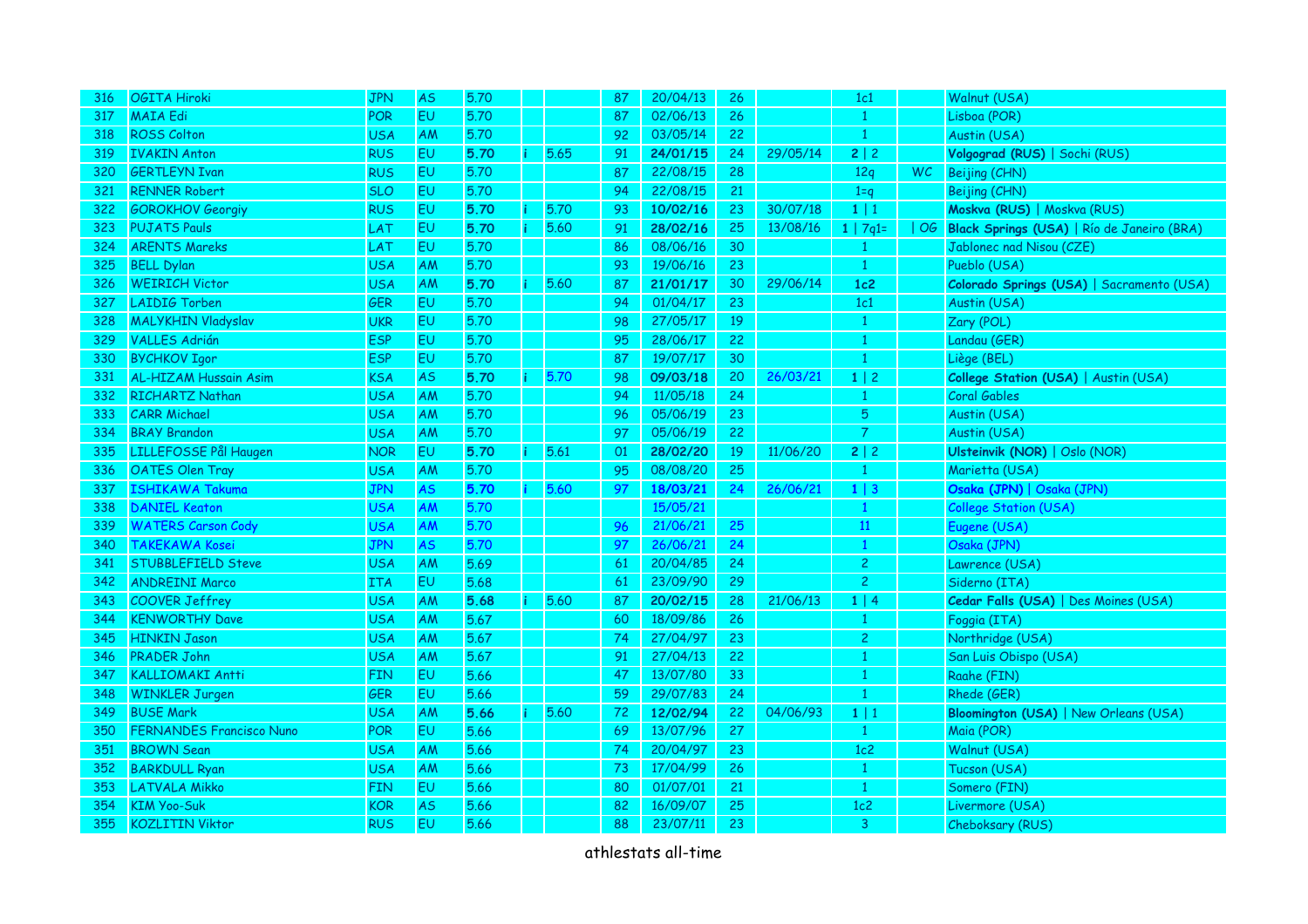| 356 | <b>DOLVE Eirik</b>        | <b>NOR</b> | EU        | 5.66 |           |      | 95 | 22/06/16 | 21 |          | $\mathbf{2}$   |    | Praha (CZE)                        |
|-----|---------------------------|------------|-----------|------|-----------|------|----|----------|----|----------|----------------|----|------------------------------------|
| 357 | <b>VOLZ Deakin</b>        | <b>USA</b> | <b>AM</b> | 5.66 |           | 5.65 | 97 | 18/02/17 | 20 | 23/07/16 | $1 \mid 1$     |    | Blacksburg (USA)   Bydgoszcz (POL) |
| 358 | <b>ZHANG Wei</b>          | <b>CHN</b> | <b>AS</b> | 5.66 |           |      | 94 | 21/04/19 | 25 |          | $\overline{c}$ |    | Doha (QAT)                         |
| 359 | <b>KUJANPÄÄ Urho</b>      | <b>FIN</b> | <b>EU</b> | 5.66 |           | 5.65 | 97 | 21/02/21 | 24 | 07/06/21 | $1 \mid 1$     |    | Jyväskylä (FIN)   Turku (FIN)      |
| 360 | <b>STOCK Keith</b>        | GBR        | <b>EU</b> | 5.65 |           |      | 57 | 07/07/81 | 24 |          | 1              |    | Stockholm (SWE)                    |
| 361 | <b>LOHRE Gunther</b>      | GER        | EU        | 5.65 |           |      | 53 | 25/07/82 | 29 |          | $\mathbf{1}$   |    | München (GER)                      |
| 362 | <b>YANCHEV Ivo</b>        | <b>BUL</b> | <b>EU</b> | 5.65 |           |      | 60 | 23/07/83 | 23 |          | $\mathbf{1}$   |    | Sofia (BUL)                        |
| 363 | <b>VOLMER Peter</b>       | GER        | <b>EU</b> | 5.65 |           | 5.55 | 58 | 26/02/84 | 26 | 09/09/83 | $1 \mid 1$     |    | Nördlingen (GER)   Gladbeck (GER)  |
| 364 | POGORELIY Andrey          | <b>RUS</b> | <b>EU</b> | 5.65 | ÷         | 5.65 | 59 | 20/01/85 | 26 | 14/07/85 | 1 1            |    | Minsk (BLR)   Angarsk (RUS)        |
| 365 | <b>SHKVIRA Arkadiy</b>    | <b>UKR</b> | <b>EU</b> | 5.65 |           |      | 60 | 14/06/85 | 25 |          | $\mathbf{1}$   |    | Donetsk (UKR)                      |
| 366 | <b>VIDEV Valentin</b>     | <b>BUL</b> | <b>EU</b> | 5.65 |           |      | 63 | 20/07/85 | 22 |          | $\mathbf{1}$   |    | Stara Zagora (BUL)                 |
| 367 | <b>NIKITIN Aleksey</b>    | <b>RUS</b> | EU        | 5.65 |           |      | 58 | 27/06/86 | 28 |          | $\mathbf{1}$   |    | Moskva (RUS)                       |
| 368 | <b>TROFIMENKO Vasiliy</b> | <b>RUS</b> | <b>EU</b> | 5.65 |           | 5.55 | 62 | 08/03/87 | 25 | 26/07/90 | $1 \mid 1$     |    | Bryansk (RUS)   Kouvola (FIN)      |
| 369 | <b>LANGHAMMER Uwe</b>     | GER        | EU        | 5.65 |           |      | 65 | 21/08/87 | 22 |          | 1              |    | Potsdam (GER)                      |
| 370 | <b>COOPER Todd</b>        | <b>USA</b> | AM        | 5.65 |           |      | 63 | 12/05/88 | 25 |          | $\overline{c}$ |    | Abilene (USA)                      |
| 371 | <b>MCMICHAEL Tim</b>      | <b>USA</b> | AM        | 5.65 |           |      | 67 | 02/06/89 | 22 |          | $\mathbf{1}$   |    | Provo (USA)                        |
| 372 | <b>MILLER Cam</b>         | <b>USA</b> | AM        | 5.65 |           |      | 66 | 02/06/89 | 23 |          | 3              |    | Provo (USA)                        |
| 373 | <b>SHKERDIN Oleg</b>      | <b>KAZ</b> | <b>AS</b> | 5.65 |           |      | 68 | 18/06/89 | 21 |          | -1             |    | Almaty (KAZ)                       |
| 374 | <b>ZINTL Bernhard</b>     | GER        | <b>EU</b> | 5.65 |           |      | 65 | 26/08/89 | 24 |          | -1             |    | Duisburg (GER)                     |
| 375 | <b>RILEY Kelly</b>        | <b>USA</b> | AM        | 5.65 |           |      | 68 | 19/05/91 | 23 |          | $\overline{c}$ |    | Jonesboro (USA)                    |
| 376 | <b>WOOD Douglas</b>       | CAN        | AM        | 5.65 |           | 5.61 | 66 | 14/03/92 | 26 | 14/07/91 | $1 \mid 1$     |    | Winnipeg (CAN)   Papendal (NED)    |
| 377 | <b>BRAY Jeff</b>          | <b>USA</b> | AM        | 5.65 |           |      | 70 | 17/04/92 | 22 |          | 1              |    | Tallahassee (USA)                  |
| 378 | <b>GARCIA Angel</b>       | CUB        | AM        | 5.65 |           |      | 67 | 12/06/92 | 25 |          | 1              |    | La Habana (CUB)                    |
| 379 | PEGORARO Andrea           | <b>ITA</b> | <b>EU</b> | 5.65 |           |      | 66 | 18/06/92 | 26 |          | 1              |    | Foggia (ITA)                       |
| 380 | <b>NIKOV Galin</b>        | <b>BUL</b> | <b>EU</b> | 5.65 |           |      | 68 | 05/07/92 | 24 |          | $\mathbf{1}$   |    | Sofia (BUL)                        |
| 381 | <b>KRUPILSKI Scott</b>    | <b>USA</b> | AM        | 5.65 |           |      | 64 | 08/05/93 | 29 |          | 1              |    | Modesto (USA)                      |
| 382 | <b>ULFSBÄCK Mårten</b>    | <b>SWE</b> | <b>EU</b> | 5.65 |           |      | 66 | 17/08/93 | 27 |          | $3 = q1$       | WC | Stuttgart (GER)                    |
| 383 | <b>SIDOROV Gennadiy</b>   | <b>BLR</b> | <b>EU</b> | 5.65 |           |      | 67 | 12/06/94 | 27 |          | 1              |    | Valencia (ESP)                     |
| 384 | <b>MESTRE Domitien</b>    | <b>BEL</b> | <b>EU</b> | 5.65 |           | 5.61 | 73 | 19/02/95 | 22 | 19/07/95 | $1 \mid 1$     |    | Gent (BEL)   Gent (BEL)            |
| 385 | <b>AVERBUKH Yevgeniy</b>  | <b>RUS</b> | EU        | 5.65 |           |      | 69 | 24/02/95 | 26 |          | 5              |    | <b>Volgograd (RUS)</b>             |
| 386 | <b>PALLAKIS Christos</b>  | GRE        | <b>EU</b> | 5.65 |           | 5.56 | 71 | 10/03/95 | 24 | 22/07/95 | $Q$   1        |    | Barcelona (ESP)   Pátra (GRE)      |
| 387 | <b>VORONIN Gennadiy</b>   | <b>RUS</b> | <b>EU</b> | 5.65 |           |      | 71 | 16/06/95 | 24 |          | 6              |    | Moskva (RUS)                       |
| 388 | <b>WHITE Lance</b>        | <b>USA</b> | <b>AM</b> | 5.65 |           |      | 70 | 16/03/96 | 26 |          | $\mathbf{1}$   |    | Tucson (USA)                       |
| 389 | <b>MOLINERO Isaac</b>     | <b>ESP</b> | <b>EU</b> | 5.65 |           |      | 73 | 10/07/96 | 23 |          | 1              |    | Monachil (ESP)                     |
| 390 | <b>DRUMMEY Mike</b>       | <b>USA</b> | <b>AM</b> | 5.65 | $\bullet$ | 5.62 | 72 | 25/01/97 | 25 | 20/04/97 | 4 3c3          |    | Reno (USA)   Walnut (USA)          |
| 391 | <b>WILLARD Garth</b>      | <b>USA</b> | AM        | 5.65 |           |      | 69 | 10/05/97 | 28 |          | 1c2            |    | Modesto (USA)                      |
| 392 | <b>JOLIVET Nicolas</b>    | <b>FRA</b> | <b>EU</b> | 5.65 |           |      | 77 | 25/05/97 | 20 |          | $\mathbf{1}$   |    | Rennes (FRA)                       |
| 393 | <b>GIANNINI Andrea</b>    | <b>ITA</b> | EU        | 5.65 |           |      | 76 | 06/07/97 | 21 |          | $\overline{c}$ |    | Milano (ITA)                       |
| 394 | <b>KYSELA Martin</b>      | <b>CZE</b> | <b>EU</b> | 5.65 |           | 5.60 | 74 | 14/01/98 | 24 | 29/06/96 | $1 \mid 2$     |    | Praha (CZE)   Lisboa (POR)         |
| 395 | <b>GIACCHETTO Alberto</b> | <b>ITA</b> | <b>EU</b> | 5.65 |           | 5.60 | 73 | 24/01/98 | 25 | 16/07/93 | $1 \mid 2$     |    | Castellanza (ITA)   Buffalo (USA)  |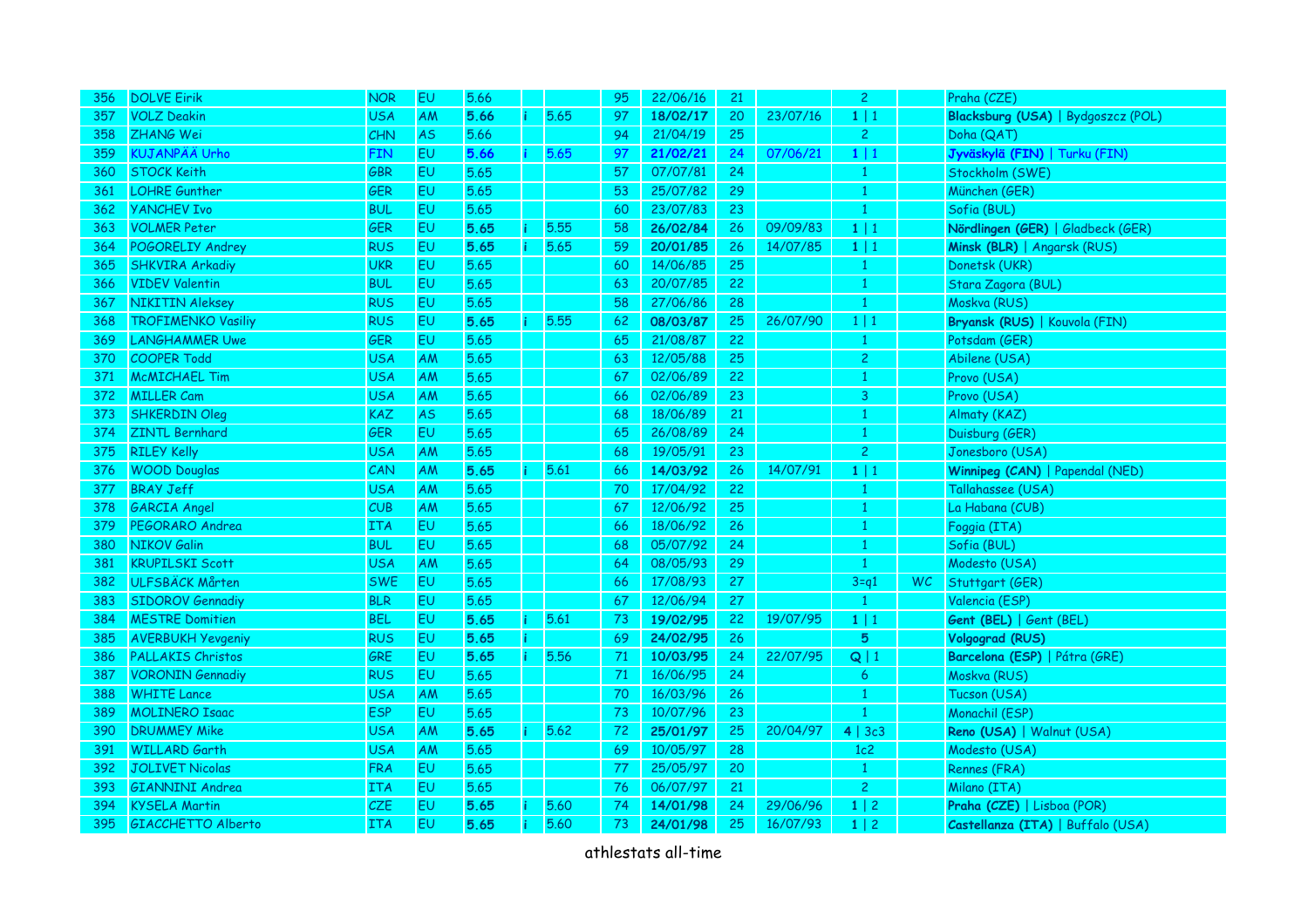| 396 | <b>JOHNSON Russell</b>          | <b>USA</b> | <b>AM</b> | 5.65 |      | 76 | 26/04/98 | 22              |          | $\mathbf{2}$   | Knoxville (USA)                           |
|-----|---------------------------------|------------|-----------|------|------|----|----------|-----------------|----------|----------------|-------------------------------------------|
| 397 | <b>DIAZ</b> Edgardo             | <b>PUR</b> | AM        | 5.65 |      | 68 | 14/05/98 | 30              |          | $\mathbf{1}$   | Abilene (USA)                             |
| 398 | <b>GODARD Jean Michel</b>       | <b>FRA</b> | <b>EU</b> | 5.65 |      | 71 | 17/06/98 | 27              |          |                | Paris (FRA)                               |
| 399 | <b>CELENTANO Borya</b>          | <b>USA</b> | AM        | 5.65 |      | 76 | 18/04/99 | 23              |          | $2 = c2$       | Walnut (USA)                              |
| 400 | <b>SPACEK Petr</b>              | CZE        | EU        | 5.65 | 5.61 | 75 | 18/01/00 | 25              | 18/07/00 | $1 \mid 1$     | Praha (CZE)   Jablonec nad Nisou (CZE)    |
| 401 | <b>PHILLIPS Matt</b>            | <b>USA</b> | AM        | 5.65 |      | 77 | 08/06/02 | 25              |          | 1              | Shoreline (USA)                           |
| 402 | <b>ALEKSEYEV Igor</b>           | <b>RUS</b> | <b>EU</b> | 5.65 |      | 82 | 14/07/03 | 21              |          | $\mathbf{1}$   | Moskva (RUS)                              |
| 403 | <b>FAVRETTO Vincent</b>         | <b>FRA</b> | <b>EU</b> | 5.65 |      | 84 | 04/07/06 | 22              |          | $\overline{2}$ | Bron (FRA)                                |
| 404 | <b>FEDAS Denys</b>              | <b>UKR</b> | <b>EU</b> | 5.65 |      | 85 | 15/07/07 | 22              |          | $\mathbf{3}$   | Debrecen (HUN)                            |
| 405 | <b>QUILLER Rory</b>             | <b>USA</b> | <b>AM</b> | 5.65 | 5.60 | 84 | 08/03/08 | 24              | 09/06/12 | $1 \mid 1$     | Boston (USA)   Fort Collins (USA)         |
| 406 | <b>WEINOLD JØRGENSEN Rasmus</b> | <b>DEN</b> | EU        | 5.65 |      | 89 | 23/06/13 | 24              |          | $\mathbf{1}$   | Kaunas (LTU)                              |
| 407 | <b>THOIRS Jax</b>               | <b>GBR</b> | <b>EU</b> | 5.65 |      | 93 | 16/05/15 | 22              |          | $\mathbf{1}$   | Westwood (USA)                            |
| 408 | <b>BURYA Artem</b>              | <b>RUS</b> | <b>EU</b> | 5.65 |      | 86 | 11/07/15 | 29              |          | $\overline{c}$ | Madrid (ESP)                              |
| 409 | <b>FILIPPOV Nikita</b>          | KAZ        | <b>AS</b> | 5.65 |      | 91 | 18/07/15 | 24              |          | $\mathbf{1}$   | Almaty (KAZ)                              |
| 410 | <b>BRAGG Adam</b>               | <b>USA</b> | AM        | 5.65 | 5.53 | 93 | 12/02/16 | 23              | 07/05/16 | $1 \mid 1$     | New York (USA)   Princeton (USA)          |
| 411 | <b>WOLFLE Chase</b>             | <b>USA</b> | AM        | 5.65 |      | 92 | 23/04/16 | 24              |          | $\mathbf{1}$   | Waco (USA)                                |
| 412 | <b>WOEPSE Michael</b>           | <b>USA</b> | AM        | 5.65 |      | 91 | 11/06/16 | 25              |          | $\mathbf{1}$   | Phoenix (USA)                             |
| 413 | PILLOW Christopher              | <b>USA</b> | AM        | 5.65 | 5.50 | 93 | 04/03/17 | 24              | 27/03/14 | 3   2c1        | Albuquerque (USA)   Austin (USA)          |
| 414 | <b>GRIGORYEV Sergey</b>         | KAZ        | <b>AS</b> | 5.65 |      | 92 | 13/05/17 | 25              |          | $\mathbf{1}$   | <b>Busan (KOR)</b>                        |
| 415 | <b>BOIRIE Baptiste</b>          | <b>FRA</b> | <b>EU</b> | 5.65 |      | 92 | 20/06/17 | 25              |          | $\overline{2}$ | Pontoise (FRA)                            |
| 416 | <b>HAGUE Adam</b>               | GBR        | <b>EU</b> | 5.65 | 5.65 | 97 | 18/02/18 | 21              | 12/08/18 | 1   10         | Birmingham (GBR)   Berlin (GER)           |
| 417 | <b>COULON Adam</b>              | <b>USA</b> | AM        | 5.65 | 5.40 | 97 | 14/02/20 | 23              | 19/06/21 | 2   23q1       | Fayetteville (USA)   Eugene (USA)         |
| 418 | <b>WATSON Reese</b>             | <b>USA</b> | AM        | 5.65 | 5.60 | 93 | 14/02/20 | 27              | 02/05/15 | 7   3c1        | Albuquerque (USA)   Austin (USA)          |
| 419 | <b>ARMSTRONG Angus</b>          | <b>AUS</b> | OC        | 5.65 |      | 97 | 07/03/20 | 23              |          | $\mathbf{1}$   | Perth (AUS)                               |
| 420 | <b>BRAY Ethan</b>               | USA        | AM        | 5.65 | 5.61 |    | 20/02/21 |                 | 03/04/21 | $1 \mid 1$     | <b>Brookings (USA)   Vermillion (USA)</b> |
| 421 | <b>GLANDER Steve</b>            | <b>USA</b> | AM        | 5.64 |      | 61 | 09/06/88 | 27              |          | 1              | Waco (USA)                                |
| 422 | <b>WRIGHT Ricky</b>             | <b>USA</b> | AM        | 5.64 |      | 64 | 25/05/96 | 32 <sub>2</sub> |          | 4              | El Paso (USA)                             |
| 423 | <b>BROWN Kevin</b>              | <b>USA</b> | AM        | 5.64 |      | 71 | 08/06/96 | 25              |          | $\mathbf{1}$   | Chapel Hill (USA)                         |
| 424 | <b>GERAGHTY Peter</b>           | USA        | AM        | 5.64 |      | 91 | 04/07/15 | 24              |          | $\mathbf{1}$   | La Crosse (USA)                           |
| 425 | <b>EAVES Max</b>                | <b>GBR</b> | <b>EU</b> | 5.64 | 5.62 | 88 | 05/03/16 | 28              | 19/07/14 | 4 1            | Jablonec nad Nisou (CZE)   Loughborough   |
| 426 | <b>HOLTTINEN Tommi</b>          | <b>FIN</b> | <b>EU</b> | 5.64 |      | 97 | 30/05/21 | 24              |          | $\mathbf{1}$   | Vaasa (FIN)                               |
| 427 | <b>SEAGREN Bob</b>              | <b>USA</b> | AM        | 5.63 |      | 46 | 02/07/72 | 26              |          | $\mathbf{1}$   | Eugene (USA)                              |
| 428 | ZHANG Hongwei                   | <b>CHN</b> | <b>AS</b> | 5.63 |      | 75 | 13/05/00 | 25              |          | $\mathbf{1}$   | Deyang (CHN)                              |
| 429 | <b>MONDSCHEIN Brian</b>         | <b>USA</b> | AM        | 5.63 | 5.60 | 83 | 31/05/08 | 25              | 03/07/09 | 2 5            | Jonesboro (USA)   Champaign (USA)         |
| 430 | <b>DENECKER Emile</b>           | <b>FRA</b> | <b>EU</b> | 5.63 |      | 92 | 17/07/11 | 19              |          | $\mathbf{1}$   | Dreux (FRA)                               |
| 431 | <b>KOTOV Daniil</b>             | <b>RUS</b> | <b>EU</b> | 5.63 | 5.60 | 95 | 04/02/17 | 22              | 07/07/17 | $1 \mid 2$     | Moskva (RUS)   Chelyabinsk (RUS)          |
| 432 | <b>JANSA Frantisek</b>          | <b>CZE</b> | <b>EU</b> | 5.62 |      | 62 | 03/09/83 | 21              |          | $\mathbf{1}$   | Praha (CZE)                               |
| 433 | <b>GAVRIKOV Sergey</b>          | <b>RUS</b> | EU        | 5.62 |      | 64 | 15/06/86 | 22              |          | $\mathbf{1}$   | Leningrad (RUS)                           |
| 434 | <b>PALOLA Harri</b>             | <b>FIN</b> | <b>EU</b> | 5.62 |      | 66 | 12/06/88 | 22              |          | $\mathbf{1}$   | Parkano (FIN)                             |
| 435 | <b>LIANG Xueren</b>             | <b>CHN</b> | <b>AS</b> | 5.62 |      | 65 | 02/10/90 | 25              |          | $\mathbf{1}$   | Beijing (CHN)                             |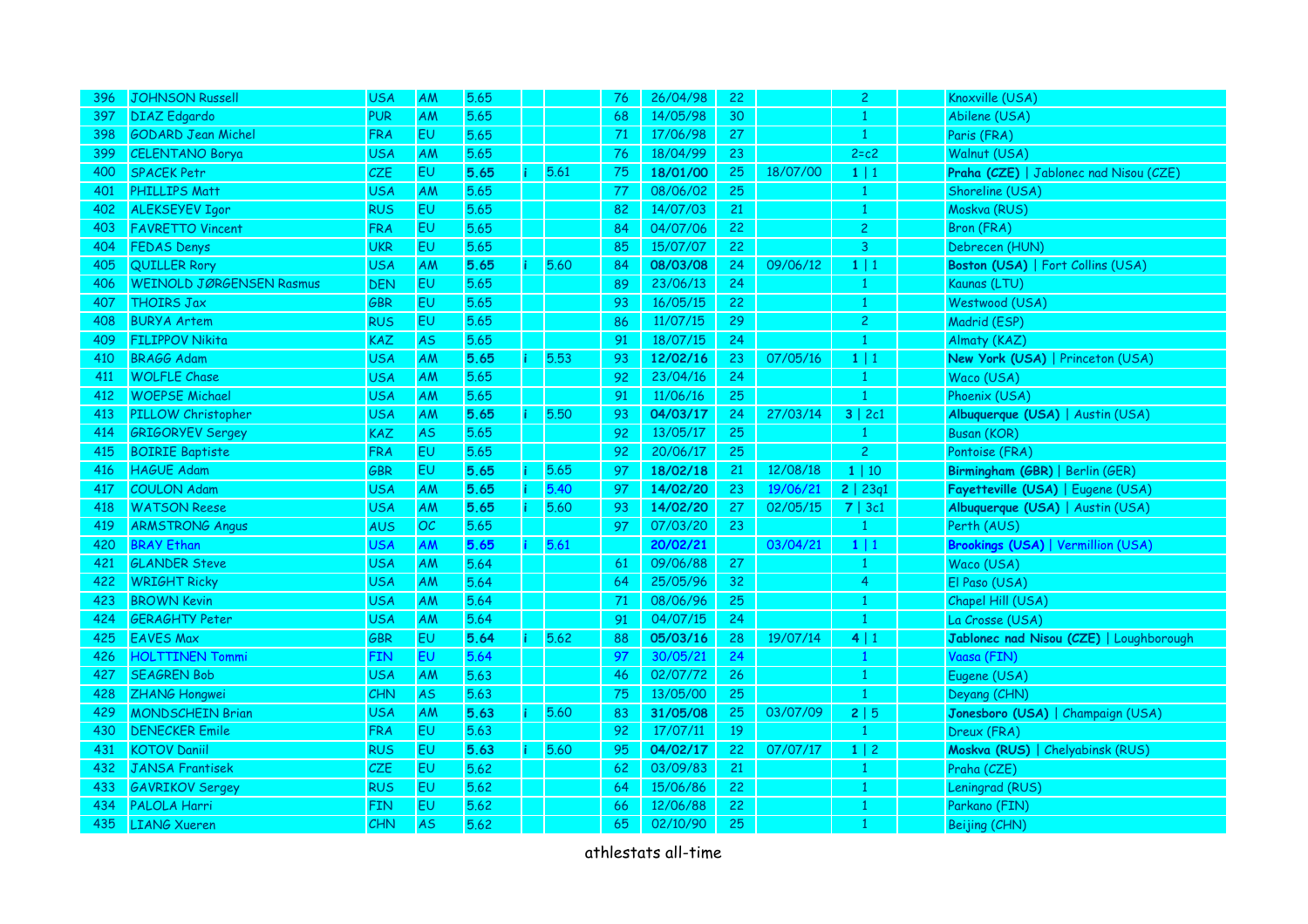| 436 | <b>DRATH Jim</b>           | <b>USA</b> | AM        | 5.62 |   |      | 68 | 23/03/96 | 28 |          | -1             | Irvine (USA)                         |
|-----|----------------------------|------------|-----------|------|---|------|----|----------|----|----------|----------------|--------------------------------------|
| 437 | <b>PHELPS Clarence</b>     | <b>USA</b> | <b>AM</b> | 5.62 |   |      | 74 | 20/04/97 | 23 |          | 1c3            | Walnut (USA)                         |
| 438 | EVAGGÉLOU Mários           | <b>GRE</b> | <b>EU</b> | 5.62 |   |      | 81 | 12/06/04 | 23 |          |                | Athína (GRE)                         |
| 439 | <b>CALVIN Mark</b>         | <b>USA</b> | AM        | 5.62 |   |      | 74 | 16/06/04 | 30 |          |                | Jonesboro (USA)                      |
| 440 | RYAN Jeff                  | <b>USA</b> | AM        | 5.62 |   |      | 80 | 05/06/09 | 29 |          |                | San Diego (USA)                      |
| 441 | <b>JANSEN Robbert-Jan</b>  | <b>NED</b> | EU        | 5.62 |   |      | 83 | 06/06/12 | 29 |          | -1             | Thionville (FRA)                     |
| 442 | PATSOUKÁKIS Dimítrios      | GRE        | <b>EU</b> | 5.62 |   |      | 87 | 10/05/14 | 27 |          | -1             | Athína (GRE)                         |
| 443 | <b>VOLZ Drew</b>           | <b>USA</b> | AM        | 5.62 |   | 5.60 | 92 | 20/02/16 | 24 | 31/03/18 | $1 \mid 4$     | Blacksburg (USA)   Austin (USA)      |
| 444 | <b>PIERSON Samuel</b>      | <b>USA</b> | AM        | 5.62 |   |      | 88 | 26/06/16 | 28 |          | $\overline{c}$ | Highlands Ranch (USA)                |
| 445 | <b>MARSHALL Scott</b>      | <b>USA</b> | AM        | 5.62 |   |      | 95 | 13/07/19 | 24 |          | -1             | Chula Vista (USA)                    |
| 446 | <b>LUNA Jorge</b>          | <b>MEX</b> | AM        | 5.62 |   |      | 96 | 22/02/20 | 24 |          | 4              | Cd. México (MEX)                     |
| 447 | <b>STARKEY Garrett</b>     | <b>USA</b> | AM        | 5.62 |   |      | 93 | 22/02/20 | 27 |          | 5              | Cd. México (MEX)                     |
| 448 | <b>GUTTORMSEN Simen</b>    | <b>NOR</b> | EU        | 5.62 |   |      | 01 | 11/08/21 | 20 |          | -1             | Ski (NOR)                            |
| 449 | <b>SMITH Steve</b>         | <b>USA</b> | AM        | 5.61 |   | 5.59 | 51 | 28/05/75 | 24 | 18/06/75 | $1 \mid 1$     | New York (USA)   Edinburgh (GBR)     |
| 450 | <b>TROFIMENKO Vladimir</b> | <b>RUS</b> | <b>EU</b> | 5.61 |   |      | 53 | 24/06/78 | 25 |          | $\mathbf{1}$   | Vilnius (LTU)                        |
| 451 | <b>RUIZ Alberto</b>        | <b>ESP</b> | EU        | 5.61 |   |      | 61 | 26/06/86 | 25 |          | $\mathbf{1}$   | Manresa (ESP)                        |
| 452 | <b>KUUSISTO Timo</b>       | <b>FIN</b> | EU        | 5.61 |   |      | 59 | 12/07/87 | 28 |          | $\mathbf{1}$   | Somero (FIN)                         |
| 453 | <b>DALER Justin</b>        | <b>USA</b> | AM        | 5.61 |   |      | 71 | 09/04/94 | 23 |          | $\overline{c}$ | Knoxville (USA)                      |
| 454 | <b>MANZANO Alberto</b>     | CUB        | AM        | 5.61 |   |      | 72 | 25/06/94 | 22 |          | -1             | La Habana (CUB)                      |
| 455 | <b>INOCENCIO William</b>   | FRA        | <b>EU</b> | 5.61 |   |      | 76 | 10/05/98 | 22 |          | 1              | Clermont-Ferrand (FRA)               |
| 456 | <b>WALKER Luke</b>         | <b>USA</b> | <b>AM</b> | 5.61 |   |      | 72 | 19/06/99 | 27 |          | -1             | Long Beach (USA)                     |
| 457 | <b>HUGHES Kevin</b>        | <b>GBR</b> | <b>EU</b> | 5.61 |   |      | 73 | 28/07/99 | 26 |          | -1             | Southend (GBR)                       |
| 458 | <b>TSITOURAS Stavros</b>   | GRE        | <b>EU</b> | 5.61 |   |      | 69 | 09/06/00 | 31 |          | 1              | Minsk (BLR)                          |
| 459 | <b>AGOSTON Tiberiu</b>     | ROU        | <b>EU</b> | 5.61 | ÷ | 5.50 | 76 | 04/03/01 | 25 | 13/06/03 | 6 4            | Toulouse (FRA)   Pierre-Bénite (FRA) |
| 460 | <b>PETROV Vasiliy</b>      | <b>RUS</b> | EU        | 5.61 |   |      | 83 | 08/09/02 | 19 |          | -1             | Bebra (GER)                          |
| 461 | ROVAN Jurij *              | <b>SLO</b> | EU        | 5.61 |   |      | 75 | 08/07/04 | 29 |          | -1             | Zagreb (CRO)                         |
| 462 | <b>YANG Quang</b>          | CHN        | <b>AS</b> | 5.61 |   | 5.60 | 86 | 15/03/07 | 21 | 22/10/09 | $1 \mid 2$     | Shanghai (CHN)   Jinan (CHN)         |
| 463 | <b>HOSTE Graeme</b>        | <b>USA</b> | AM        | 5.61 |   | 5.51 | 86 | 01/03/08 | 22 | 26/05/06 | $1 \mid 3$     | Seattle (USA)   Provo (USA)          |
| 464 | <b>GOOSSENS Denis</b>      | <b>BEL</b> | EU        | 5.61 |   |      | 87 | 07/08/09 | 22 |          | -1             | Ninove (BEL)                         |
| 465 | SOUSA João Gabriel         | <b>BRA</b> | AM        | 5.61 |   |      | 84 | 29/06/13 | 29 |          | -1             | São Paulo (BRA)                      |
| 466 | <b>KELLER Levi</b>         | <b>USA</b> | AM        | 5.61 |   |      | 86 | 15/06/16 | 30 |          | $\mathbf{1}$   | Seattle (USA)                        |
| 467 | STYLIANOU Nikandros        | CYP        | EU        | 5.61 |   | 5.55 | 89 | 25/02/17 | 28 | 01/06/17 | 3 1            | Beograd (SRB)   Serravalle (ITA)     |
| 468 | PORSCH Gordon              | <b>GER</b> | <b>EU</b> | 5.61 |   | 5.61 | 95 | 11/02/18 | 23 | 29/07/19 | $1 \mid 1$     | Sindelfingen (GER)   Mannheim (GER)  |
| 469 | <b>CLEMENS Daniel</b>      | <b>GER</b> | <b>EU</b> | 5.61 |   |      | 92 | 16/06/18 | 26 |          | $\overline{4}$ | Zweibrücken (GER)                    |
| 470 | <b>SALAS Didac</b>         | <b>ESP</b> | <b>EU</b> | 5.61 |   |      | 93 | 04/07/18 | 25 |          | 1              | Zaragoza (ESP)                       |
| 471 | <b>SAWA Shingo</b>         | <b>JPN</b> | <b>AS</b> | 5.61 |   |      | 96 | 18/08/19 | 23 |          | $\mathbf{3}$   | Kisarazu (JPN)                       |
| 472 | <b>JERZY Mateusz</b>       | POL        | EU        | 5.61 | Ť | 5.51 | 95 | 11/01/20 | 25 | 28/07/19 | $1 \mid 3$     | Łódź (POL)   Warszawa (POL)          |
| 473 | van WYK Valco              | <b>RSA</b> | AF        | 5.61 |   |      | 00 | 31/03/21 | 21 |          | $\mathbf{1}$   | Potchefstroom (RSA)                  |
| 474 | <b>FRANCOM Trent</b>       | <b>USA</b> | AM        | 5.61 |   |      |    | 03/04/21 |    |          | $\overline{2}$ | Vermillion (USA)                     |
| 475 | <b>HAAMER Eerik</b>        | <b>EST</b> | EU        | 5.61 |   |      | 01 | 07/05/21 | 20 |          | $\mathbf{1}$   | Vermillion (USA)                     |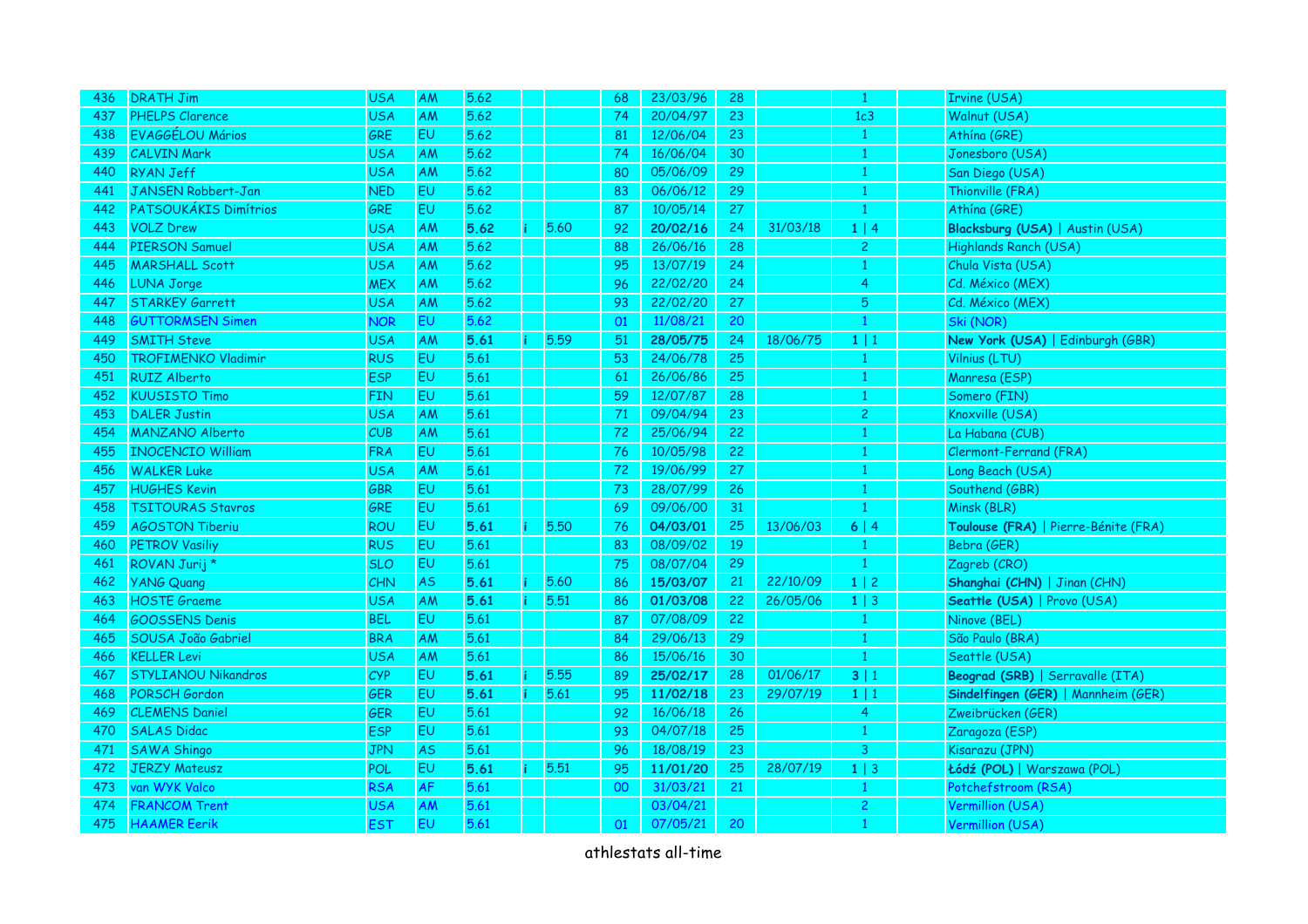| 476 | <b>PROKHORENKO Yuriy</b>                                                                  | <b>UKR</b> | EU        | 5.60    |    |      | 51 | 21/06/80 | 29 |          | $\mathbf{1}$   |    | Leningrad (RUS)                    |
|-----|-------------------------------------------------------------------------------------------|------------|-----------|---------|----|------|----|----------|----|----------|----------------|----|------------------------------------|
| 477 | <b>PUDAS Rauli</b>                                                                        | <b>FIN</b> | EU        | 5.60    |    |      | 54 | 13/07/80 | 26 |          | $\overline{c}$ |    | Raahe (FIN)                        |
| 478 | <b>KLIMCZYK Mariusz</b>                                                                   | POL        | <b>EU</b> | 5.60    |    |      | 56 | 17/08/80 | 24 |          | $2=$           |    | Nice (FRA)                         |
| 479 | <b>DESRUELLES Patrick</b>                                                                 | <b>BEL</b> | <b>EU</b> | 5.60    |    | 5.60 | 57 | 22/02/81 | 24 | 23/08/81 | 4 2            | EC | <b>Grenoble (FRA)</b>   Nice (FRA) |
| 480 | <b>SOBOLYEV Viktor</b>                                                                    | <b>RUS</b> | <b>EU</b> | 5.60    |    |      | 60 | 30/07/81 | 21 |          | $\mathbf{1}$   |    | Donetsk (UKR)                      |
| 481 | <b>IVANUSHKIN Leonid</b>                                                                  | <b>BLR</b> | <b>EU</b> | 5.60    |    |      | 61 | 27/08/83 | 22 |          | $\mathbf{1}$   |    | Staiki (BLR)                       |
| 482 | <b>WOEPSE Greg</b>                                                                        | <b>USA</b> | AM        | 5.60    |    |      | 57 | 04/03/84 | 27 |          | $\mathbf{1}$   |    | Long Beach (USA)                   |
| 483 | <b>PASKALEV Anton</b>                                                                     | <b>BUL</b> | <b>EU</b> | 5.60    |    |      | 58 | 02/06/84 | 26 |          | 3              |    | Sofia (BUL)                        |
| 484 | <b>DURHAM Nat</b>                                                                         | <b>USA</b> | AM        | 5.60    |    | 5.55 | 54 | 29/12/84 | 30 | 06/07/84 | 1 1            |    | Saskatoon (CAN)   Eugene (USA)     |
| 485 | <b>KOLASA Ryszard</b>                                                                     | POL        | <b>EU</b> | 5.60    |    |      | 64 | 18/05/85 | 21 |          | $\mathbf{1}$   |    | Tomaszów (POL)                     |
| 486 | <b>LEVEUR Serge</b>                                                                       | <b>FRA</b> | <b>EU</b> | 5.60    |    |      | 57 | 09/06/85 | 28 |          | $\overline{c}$ |    | Suresnes (FRA)                     |
| 487 | <b>HODGE David</b>                                                                        | <b>USA</b> | AM        | 5.60    |    |      | 62 | 19/06/85 | 23 |          | $\mathbf{1}$   |    | Växjö (SWE)                        |
| 488 | <b>VORONIN Mikhail</b>                                                                    | <b>RUS</b> | <b>EU</b> | 5.60    |    |      | 60 | 11/08/85 | 25 |          | 3              |    | Donetsk (UKR)                      |
| 489 | <b>KAGER Gerald</b>                                                                       | <b>AUT</b> | <b>EU</b> | 5.60    |    |      | 63 | 01/06/86 | 23 |          | 1              |    | Lisboa (POR)                       |
| 490 | <b>STECCHI Gianni</b>                                                                     | <b>ITA</b> | <b>EU</b> | 5.60    |    |      | 58 | 30/07/87 | 29 |          | $\mathbf{1}$   |    | Roma (ITA)                         |
| 491 | <b>STOYANOV Rumen</b>                                                                     | <b>BUL</b> | <b>EU</b> | 5.60    |    | 5.50 | 59 | 06/02/88 | 29 | 21/05/83 | 1   4          |    | Sofia (BUL)   Sofia (BUL)          |
| 492 | MOROZOV Aleksandr                                                                         | <b>RUS</b> | <b>EU</b> | 5.60    |    | 5.55 | 63 | 11/02/88 | 25 | 07/07/87 | 4 1            |    | Volgograd (RUS)   Orel (RUS)       |
| 493 | <b>GRUDININ Andrey</b>                                                                    | <b>RUS</b> | <b>EU</b> | 5.60    |    |      | 69 | 27/05/88 | 19 |          | $\mathbf{1}$   |    | Simferopol (UKR)                   |
| 494 | <b>PEEV Stoyan</b>                                                                        | <b>BUL</b> | <b>EU</b> | 5.60    |    |      | 65 | 16/06/88 | 23 |          | 3              |    | Praha (CZE)                        |
| 495 | <b>KACHKOVSKIY Gennadiy</b>                                                               | <b>MDA</b> | <b>EU</b> | 5.60    |    |      | 64 | 19/06/88 | 24 |          | $\mathbf{1}$   |    | Kichinev (URS)*                    |
| 496 | DONIAS Alain                                                                              | <b>FRA</b> | <b>EU</b> | 5.60    |    |      | 60 | 14/08/88 | 28 |          | $\overline{c}$ |    | Tours (FRA)                        |
| 497 | STATUSHCHENKO Aleksandr                                                                   | <b>UKR</b> | <b>EU</b> | 5.60    |    |      | 66 | 15/09/89 | 23 |          | 3              |    | Donetsk (UKR)                      |
| 498 | <b>DZHAMIYEV Sergey</b>                                                                   | <b>UKR</b> | <b>EU</b> | 5.60    |    |      | 64 | 18/09/89 | 25 |          | 4              |    | Donetsk (UKR)                      |
| 499 | <b>RICHARDS Brandon</b>                                                                   | <b>USA</b> | AM        | 5.60    |    |      | 67 | 09/06/90 | 23 |          | -1             |    | Waco (USA)                         |
| 500 | ZAITSEV Igor                                                                              | <b>UKR</b> | <b>EU</b> | 5.60    |    |      | 70 | 10/02/91 | 21 |          | $\mathbf{1}$   |    | Perth (AUS)                        |
|     |                                                                                           |            |           |         |    |      |    |          |    |          |                |    |                                    |
|     | * City square contest / Concours de place de ville / Competición sobre un lugar de ciudad |            |           |         |    |      |    |          |    |          |                |    |                                    |
|     | <b>MILES Derek</b>                                                                        | <b>USA</b> | AM        | 5.85    |    |      | 72 | 07/09/08 | 36 |          | $\mathbf{1}$   |    | Berlin                             |
|     | YEREMENKO Ruslan                                                                          | <b>UKR</b> | EU        | 5.80    |    |      | 78 | 18/09/05 | 27 |          | $\mathbf{1}$   |    | Treviso                            |
|     |                                                                                           |            |           |         |    |      |    |          |    |          |                |    |                                    |
|     | Exhibition                                                                                |            |           |         |    |      |    |          |    |          |                |    |                                    |
|     | ROVAN Jurij*                                                                              | <b>SLO</b> | EU        | 5.62    |    |      | 75 | 26/09/09 | 34 |          | $\mathbf{1}$   |    | <b>Brezice</b>                     |
|     |                                                                                           |            |           |         |    |      |    |          |    |          |                |    |                                    |
|     | $^{(+)}$                                                                                  |            |           |         |    |      |    |          |    |          |                |    |                                    |
|     | GATAULLIN Radion (RUS as from 92)                                                         | <b>UZB</b> | AS.       | 6.02    | i. | 6.00 | 65 | 04/02/89 | 24 | 16/09/89 | $1 \mid 1$     |    | Gomel   Tokyo                      |
|     | ARISTOV Vyacheslav (BLR after 92)                                                         | <b>UZB</b> | AS        | 5.60    |    |      | 66 | 01/06/91 | 25 |          | $\mathbf{1}$   |    | Tashkent                           |
|     |                                                                                           |            |           |         |    |      |    |          |    |          |                |    |                                    |
|     | drug suspension?                                                                          |            |           |         |    |      |    |          |    |          | $\mathbf{1}$   |    |                                    |
|     | RANS Kevin *                                                                              | <b>BEL</b> | EU        | $5.71*$ | -i |      | 82 | 31/01/10 | 28 |          |                |    | Gent                               |